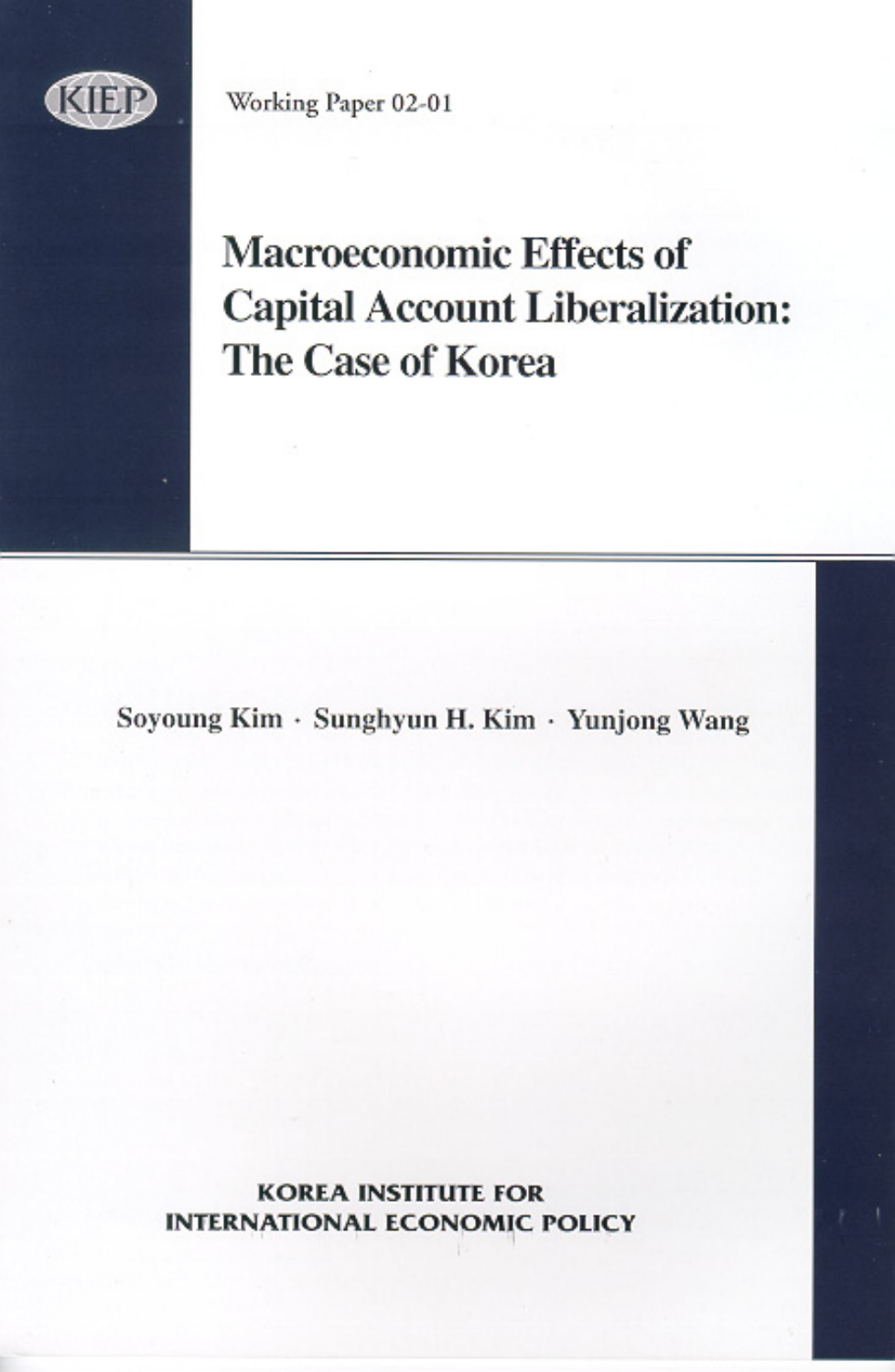# **Macroeconomic Effects of Capital Account Liberalization: The Case of Korea<sup>+</sup>**

Soyoung Kim\* University of Illinois at Urbana-Champaign

> Sunghyun H. Kim\*\* Tufts University

Yunjong Wang\*\*\* Korea Institute for International Economic Policy

#### Current Draft: February 2002

**Abstract**: The macroeconomic effects of capital account liberalization in Korea are examined. Simple data analysis suggests that capital account liberalization substantially changed the nature and composition of capital flows. Based on the VAR model, we find the following stylized facts: First, after capital market liberalization, capital flows become less driven by current account imbalances and therefore become more autonomous. Second, capital account liberalization significantly changes the effects of capital flows on macroeconomic variables. Third, capital account liberalization is highly related to consumption and investment booms, and subsequent appreciation of nominal and real exchange rates, which leads to the current account worsening. Finally, we find strong evidence of sterilized foreign exchange market intervention in response to capital inflows.

j

<sup>+</sup> This paper is based on our earlier study, *Capital Account Liberalization and Macroeconomic*

*Performance: The Case of Korea*, published by Korea Institute for International Economic Policy. \*

Department of Economics, University of Illinois at Urbana-Champaign, DKH, 225b, 1407 W. Gregory Drive, Urbana, IL 61801. E-mail: kim11@uiuc.edu.

<sup>\*\*</sup> Department of Economics, Tufts University, Medford MA 02155. E-mail: Sunghyun.Kim@tufts.edu.

<sup>\*\*\*</sup> KIEP, 300-4 Yomgok-Dong, Socho-Gu, Seoul, Korea 137-747. E-mail: yjwang@kiep.go.kr.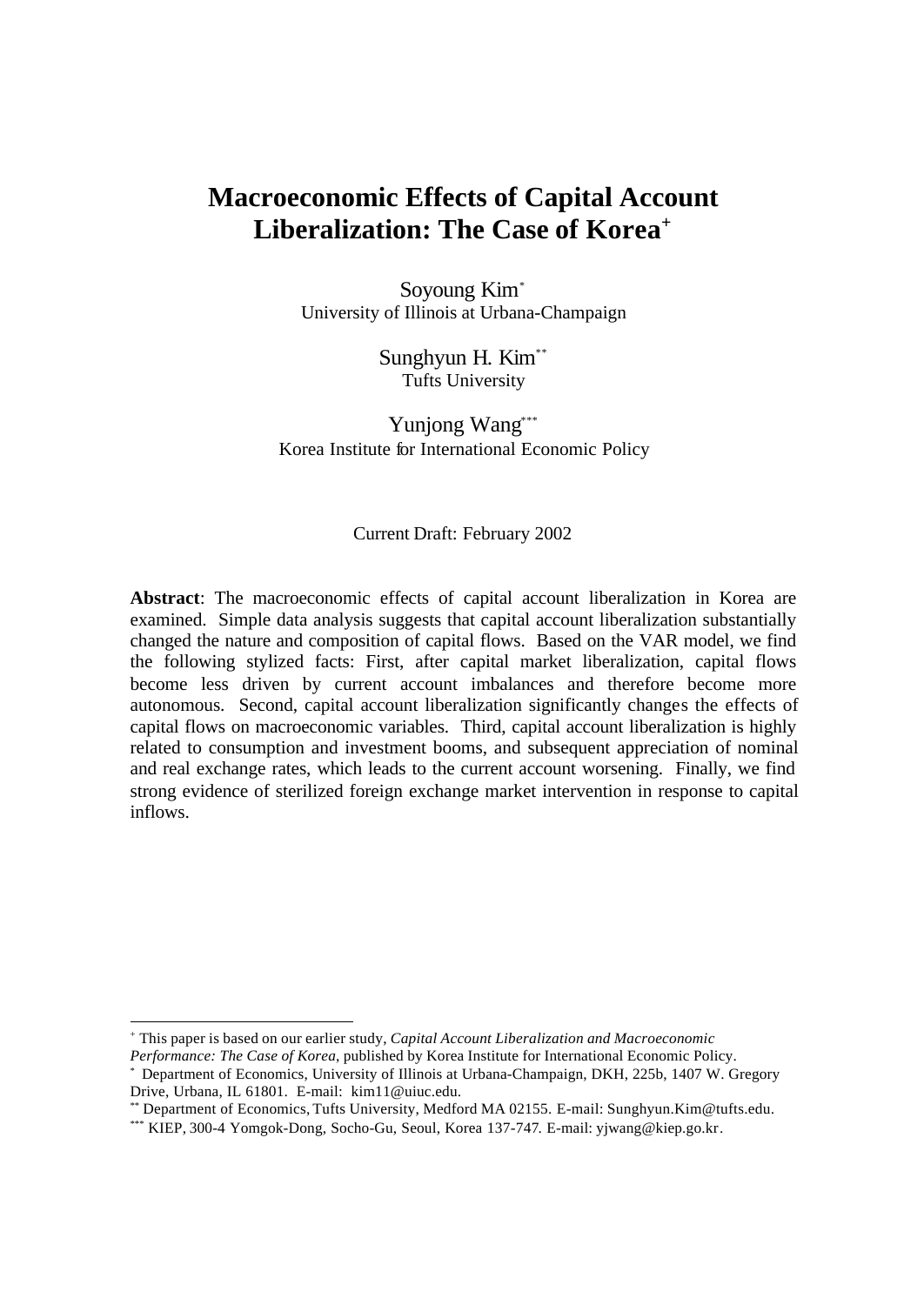#### **1. Introduction**

 $\overline{\phantom{a}}$ 

Many emerging market economies have relaxed and removed statutory restrictions on capital account transactions and liberalized domestic financial markets to capture the benefits of capital inflows. However, in a number of cases, capital account liberalization and ensuing capital surges seem to be associated with financial crises. We also observe that, following capital account liberalization, many countries experience socalled "boom-bust cycles." 1 Then, does capital account liberalization necessarily lead to financial crises or boom-bust cycles? This question has significant policy implications for developing countries under the process of capital account liberalization. In order to answer this question, it is necessary to understand how capital account liberalization affects the dynamics of domestic macroeconomic variables. However, despite its importance, this issue has not been explored much in the literature, as authoritatively suggested by Eichengreen and Mussa (1998) surveying the related studies. $<sup>2</sup>$ </sup>

This paper examines the effects of capital account liberalization on domestic macroeconomic variables, using the data of Korea. As an estimation method, we employ the VAR (vector auto-regression) method that allows us to derive detailed dynamic statistical evidence of the macroeconomic effects of capital account liberalization. The Korean economy provides a unique example because of the series of capital account liberalization policies undertaken throughout the 1990s and the experience of financial crisis in 1997. Even after the financial crisis, Korea continued to relax capital account restrictions as well as domestic financial market restrictions. These economic experiences of Korea supply a good data set to examine the effects of capital account liberalization on macroeconomic performance.

<sup>&</sup>lt;sup>1</sup> Boom-bust cycles following capital inflows imply an initial surge in investment and asset bubbles, followed by capital outflows and recession.

 $2$  Eichengreen and Mussa (1998) note that there has been no systematic study that links capital account and financial market liberalization and macroeconomic performance. Most previous works have focused on different aspects of liberalization or were based on informal analysis. De Gregorio, et al. (2000) examined whether capital controls were successful by analyzing the nature of capital flows, without further addressing the general macroeconomic effects. Montiel (1996), Calvo, et al. (1996), and Antzoulatos (1996) used historical data analysis and informally examined the macroeconomic effects of capital inflows. Others such as Alesina, et al. (1994), Grilli and Milesi-Ferretti (1995), Eichengreen, et al. (1996), and Rodrick (1997) used cross-sectional regressions to analyze the effects of capital account liberalization on macroeconomic performance. Though cross-sectional studies may provide a long-run perspective on the issue, they provide limited insights on short-run and medium-run dynamic aspects for a specific country.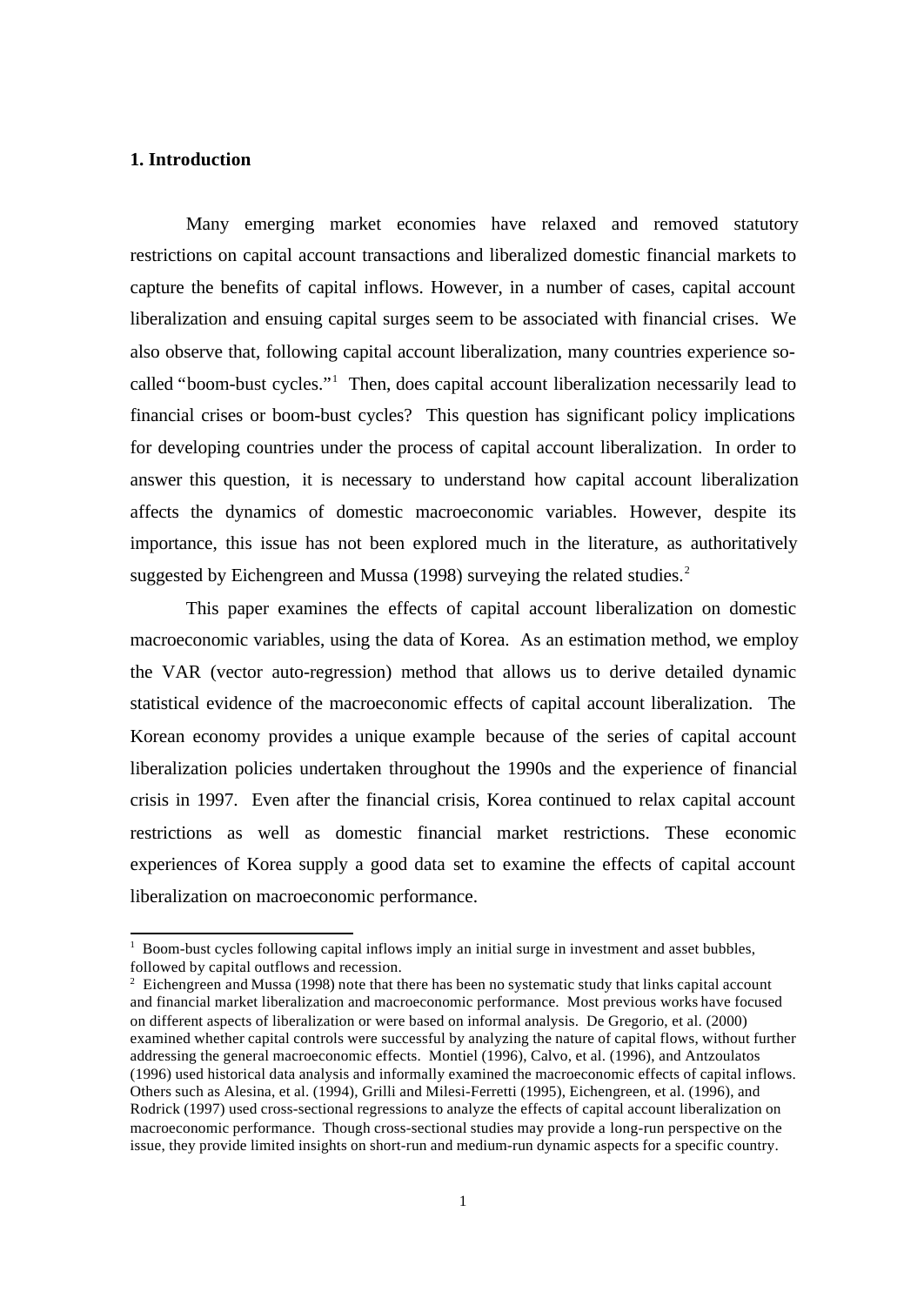As a preliminary step, we review the history of Korea's capital account liberalization policies and examine the statistical properties of capital flows in the 1980s and 1990s using time-series data of balance of payments accounts. In particular, we investigate whether the nature and composition of capital flows changed after capital account liberalization.<sup>3</sup> We find that as the capital market liberalized during the 1990s, the capital account became less dependent on the current account and the autonomous part of the capital account movement increased. Moreover, the composition of capital flows significantly changed from the 1980s to the 1990s. These results suggest that Korea's capital account liberalization policy substantially influenced the nature and composition of capital flows.

Next, we formally examine the macroeconomic effects of capital account liberalization with a focus on the following aspects. First, are the macroeconomic effects of capital flows different before and after capital account liberalization? Second, what are the detailed effects of autonomous capital flow shocks on macroeconomic variables during the 1990s when the capital market was substantially liberalized? In particular, we examine whether the effects are consistent with so-called "boom-bust cycles." Third, did the government take policy actions to mitigate the effects of capital flows? For example, we investigate whether there were any foreign exchange market interventions, and if so, whether the intervention was sterilized.

We find that the effects of capital flows on the economy are significantly different before and after capital account liberalization. During the 1990s, capital account shocks are associated with more volatile movements in macroeconomic variables. During this period, Korea experienced consumption and investment booms, a real exchange rate appreciation, and current account deficits as a result of capital inflows, which is consistent with the main characteristic of the boom-bust cycles. We also find significant evidence of sterilization policy during the period of capital inflows.

The rest of the paper consists of the following sections. Section 2 summarizes the history and implications of Korea's capital account liberalization policies in the 1980s and 1990s. We also examine whether the capital account liberalization policy was

<sup>&</sup>lt;sup>3</sup> We use the year 1990 to divide the period before and after capital account liberalization. Details for this classification are explained in Section 2.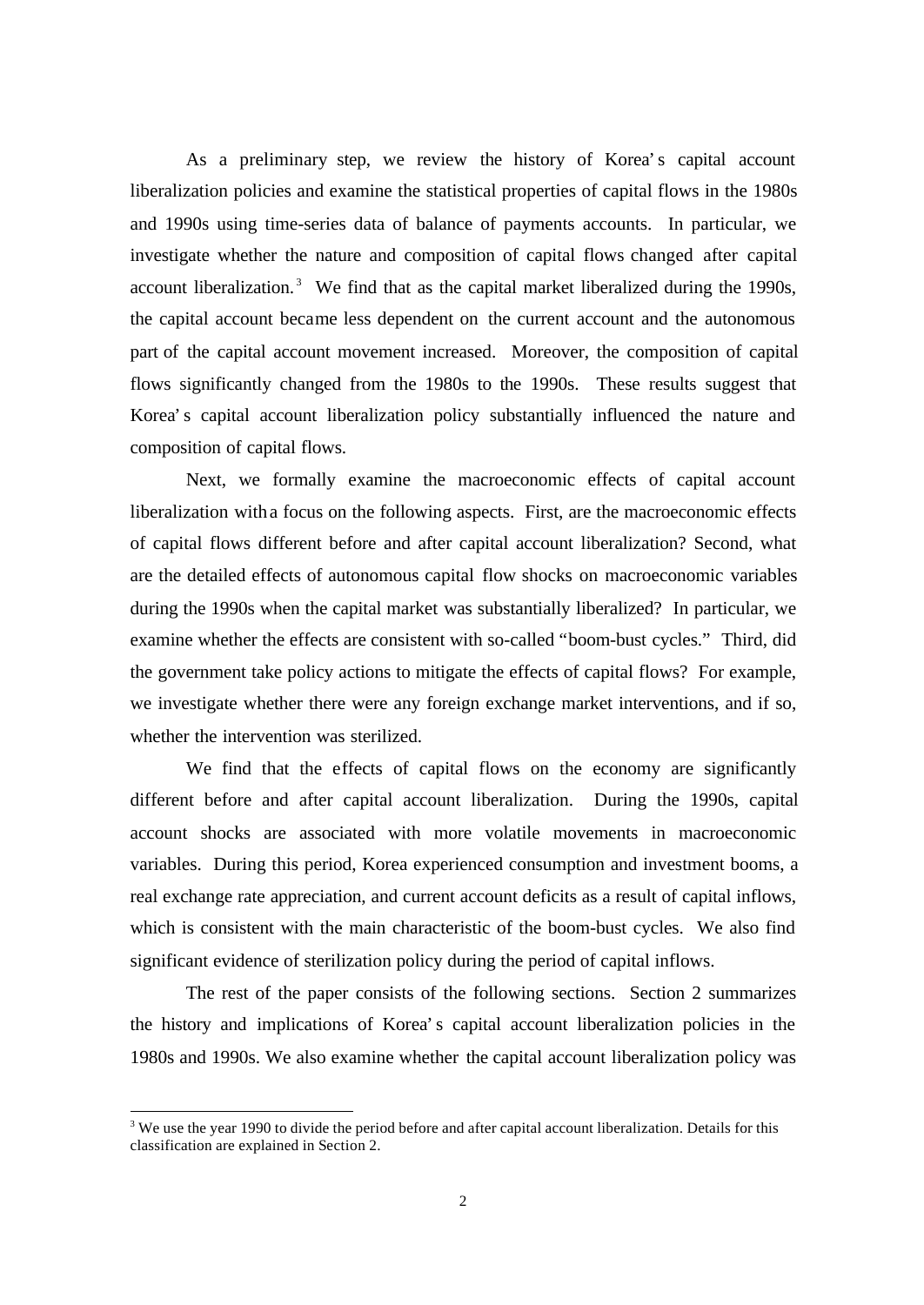successful, and if so, in what aspects. Section 3 analyzes the empirical issues using the VAR method. Section 4 concludes the paper and discusses the implications.

### **2. Capital Account Liberalization and Capital Flows in Korea**

#### *2.1 Liberalization in the 1980s*

 $\overline{a}$ 

Throughout the 1980s, the policy of the Korean government on capital flows was residual; developments in the current account balance dictated the government's interventions in the foreign exchange market and transactions related to capital account (Johnston et al., 1997; Park, 1995; Park and Song, 1998). Under the pegged exchange rate system, current account balances were determined autonomously. Then, policies on capital flows were used to accommodate the overall balance of payments. Therefore, the overall balance fluctuates around net zero balance and the current account and capital account move in opposite directions (see Figure 1).<sup>4</sup>

In the first half of the 1980s, the current account continued to record deficits, although the size of the deficit was steadily declining. For the purpose of financing the current account deficit, the Korean government undertook several measures to liberalize capital inflows, while tightening regulations on capital outflows, mainly by restricting residents' overseas investment. In particular, foreign investors were allowed to participate in the Korean stock market through investment trust funds set up exclusively for them.<sup>5</sup> In 1985, Korean firms were permitted to raise foreign capital by issuing overseas convertible bonds, bonds with subscription warrants, and depository receipts. As a result of liberalization measures on capital inflows, Korea saw significant net capital inflows (see Figure 1).

<sup>&</sup>lt;sup>4</sup> The only exception was several quarters in 1988 in which the current account surplus was not fully compensated by capital account deficits.

<sup>&</sup>lt;sup>5</sup> The Korea Fund, organized under the United States law and listed on the New York Stock Exchange, was launched in 1984. Other international trust funds followed, including the Korea Europe Fund (based in Guernsy and listed in London) in 1987 and the Korea Asia Fund (based in the Cayman Islands and listed in Hong Kong and London) in 1991.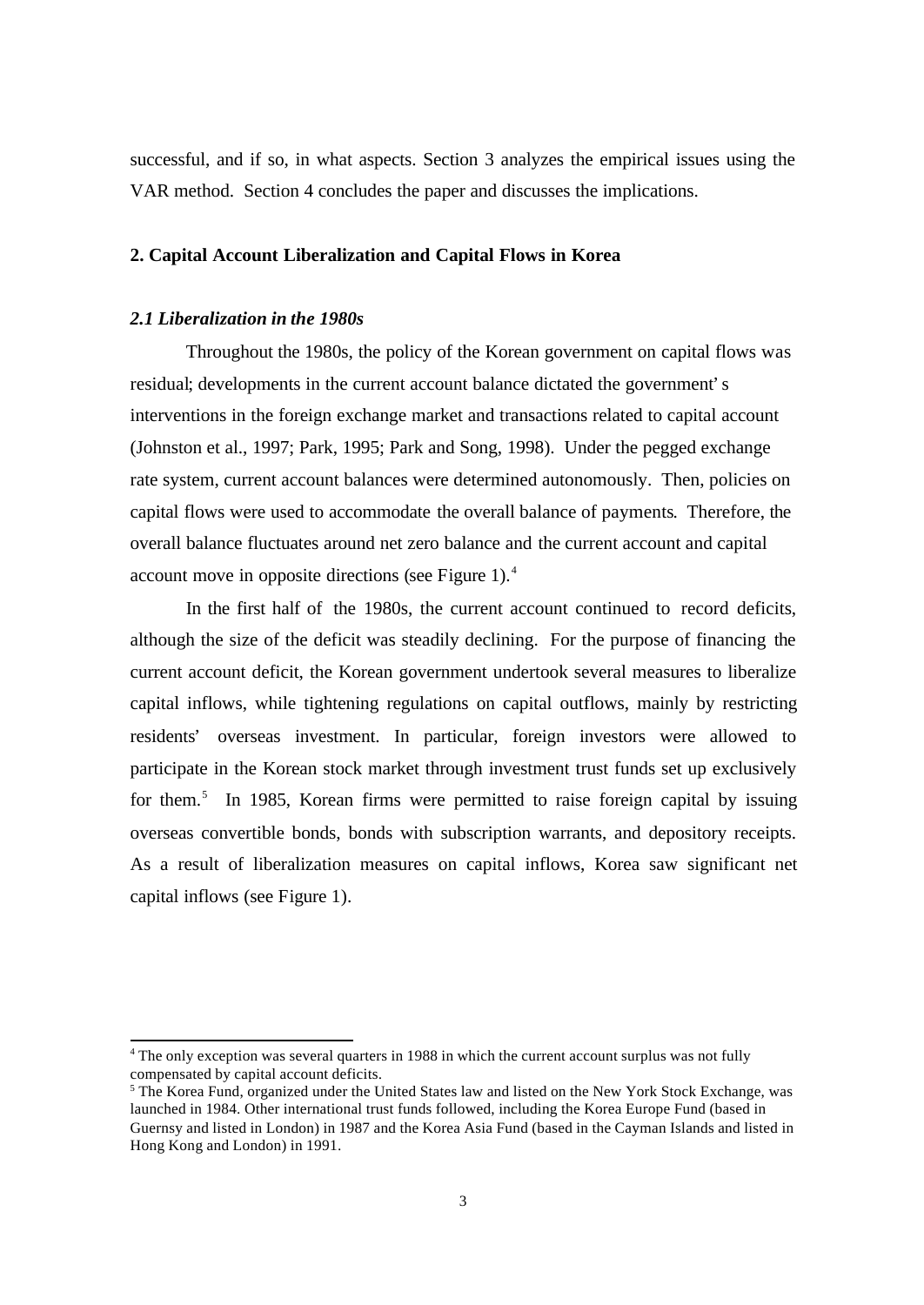

In the second half of the 1980s, however, external balances started to change directions. The current account recorded a surplus, which continued to grow until 1989.<sup>6</sup> Foreign exchange reserves, only \$2.8 billion at the end of 1985, reached \$15 billion by the end of 1989. In order to reduce excessive foreign exchange holdings and maintain export competitiveness, the government dramatically changed its policy stance toward capital flows by re-imposing direct controls on capital inflows as well as easing restrictions on capital outflows. The government undertook various measures aimed at reducing capital inflows. Such measures include encouraging the early repayment of external borrowing, tightening the regulations on foreign commercial loans and foreign bank borrowing, and imposing restrictions on the volume of foreign exchange that could be brought in and sold to domestic banks (Johnston et al., 1997). On the other hand, all restrictions on residents' overseas direct investment below \$1 million were abolished in

<sup>&</sup>lt;sup>6</sup> This surplus partially resulted from external factors, such as the recovery of the world economy and the rapid appreciation of the Japanese yen, which improved the competitiveness of Korean exports.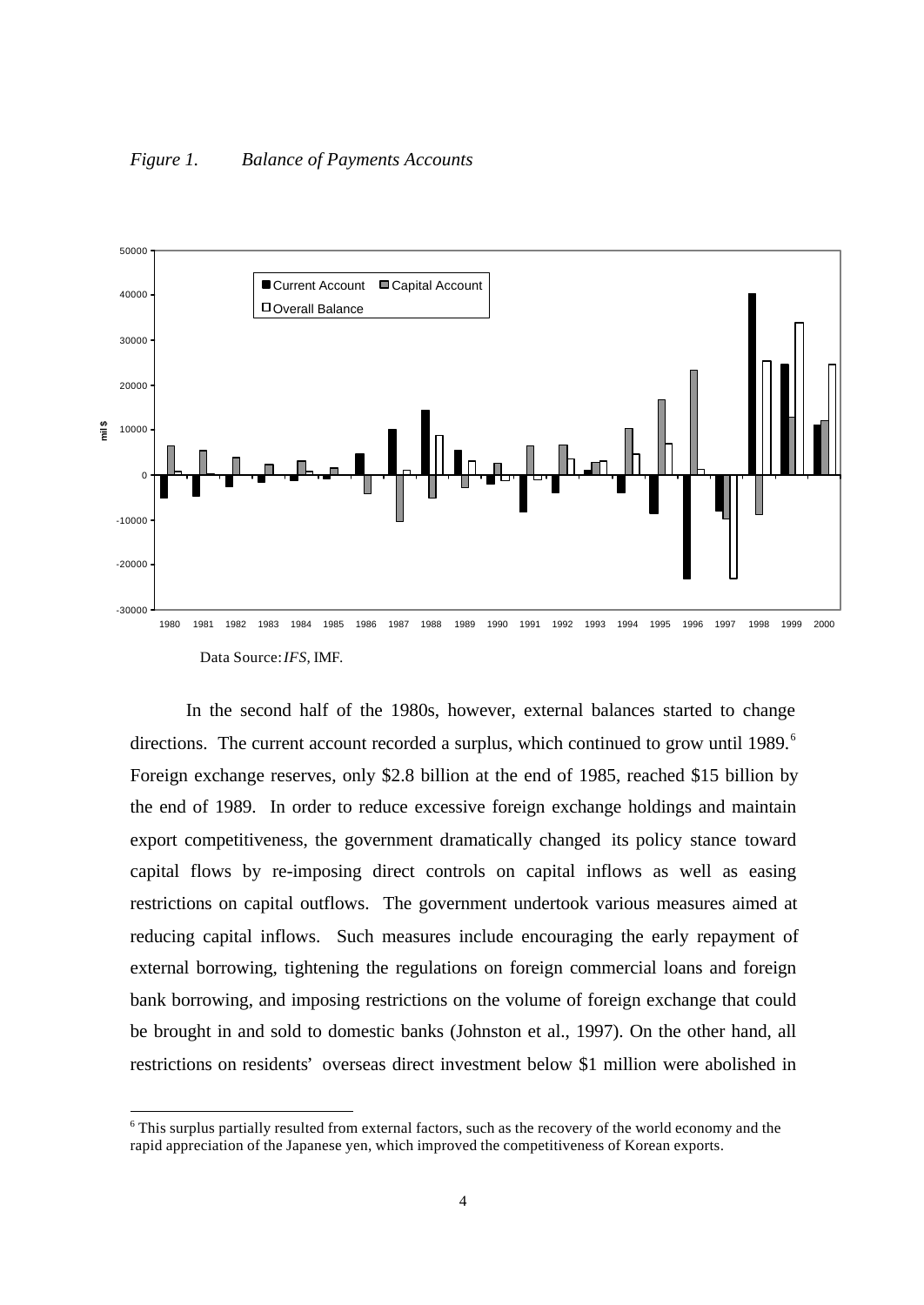1987 and residents were permitted to purchase foreign real estate for bona fide business purposes in 1988.

## *2.2 Liberalization in the 1990s Prior to the Crisis*

Several steps were taken to further liberalize capital flows. In 1988, the Korean government formally accepted the obligations of Article VIII, Section 2-4 of the IMF's Articles of Agreement and abolished its remaining restrictions on payments and transfers for current account transactions. In March 1990, the Korean government adopted a variant of a managed floating exchange rate regime, which allowed for a more marketbased determination of the exchange rate.

The current account balance started to deteriorate again because of rising inflation, real appreciation of the Korean won, and recession of the world economy. The current account deficits reached \$8.7 billion in 1991. Facing difficulties in financing the mounting current account deficit, the government encouraged capital inflows by amending the Foreign Exchange Management Act (FEMA) in 1991 (Park, 1995). More importantly, effective from January 1992, nonresidents were allowed to directly purchase Korean stocks up to three percent of the outstanding shares of each company per individual, but no more than ten percent of a company in total.<sup>7</sup> Furthermore, the Korean government in June 1993 announced a blueprint for financial liberalization and opening of the financial sector, which aimed at substantial progress in the deregulation of domestic financial markets.<sup>8</sup>

The government also took several steps to liberalize capital outflows. Residents' overseas direct investment was significantly liberalized and domestic institutional investors were allowed to invest in foreign securities without any restrictions as of February 1994. The main liberalization policy was also unveiled in 1994 as the Korean government set up a new Foreign Exchange System Reform Plan (Park, 1995). The Plan attempted in three stages to completely liberalize current and capital account transactions

<sup>&</sup>lt;sup>7</sup> Total ceiling was gradually raised up to 23 percent in May 1997 (completely lifted in May 1998).

<sup>&</sup>lt;sup>8</sup> The plan envisaged further easing of requirements for foreign exchange transactions, widening the daily won-dollar trading margins, expanding limits on foreign investment in the stock market, and permitting long-term commercial loans.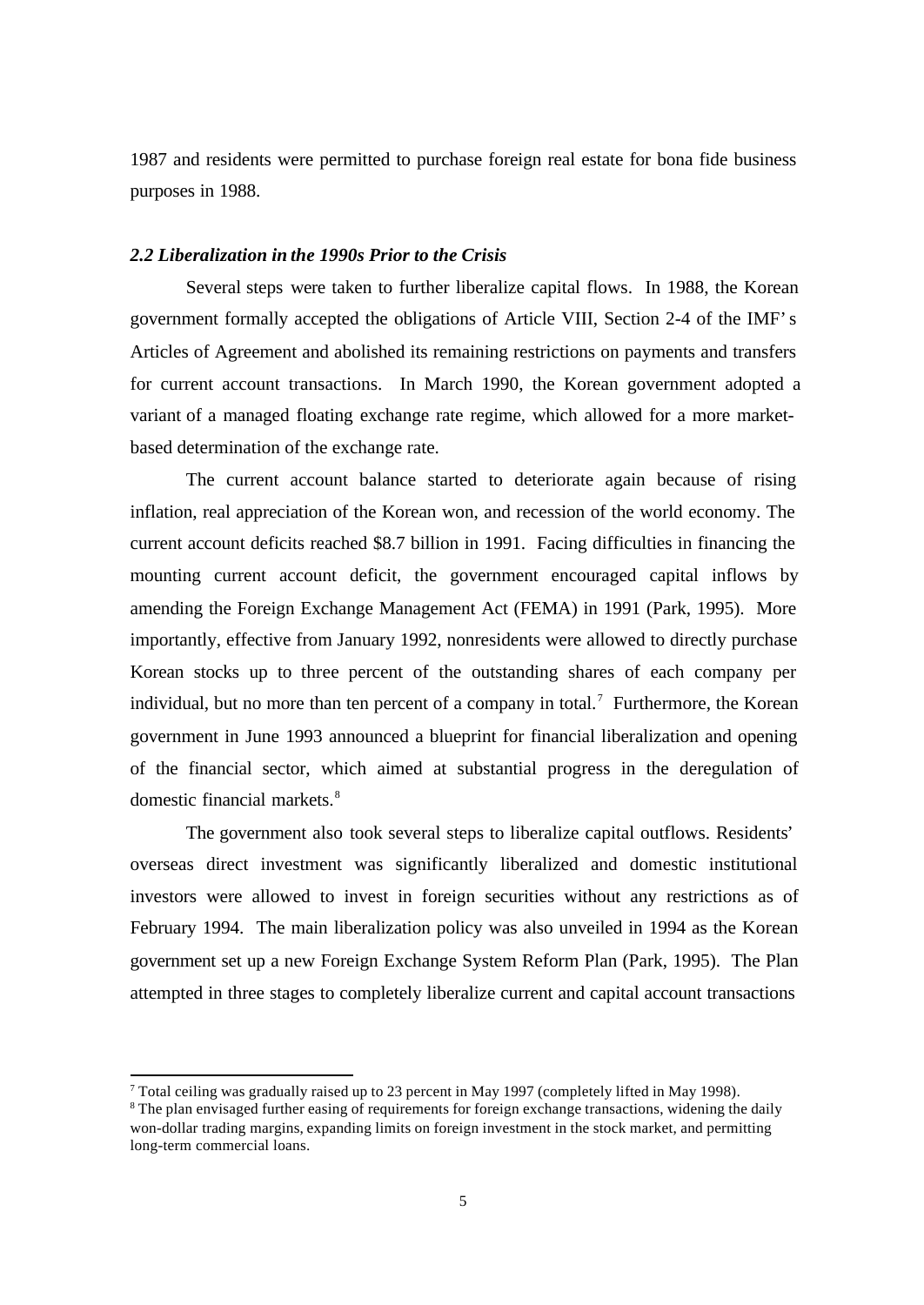with a few exceptions and to develop an efficient foreign exchange market over a fiveyear period.<sup>9</sup>

All these liberalization policies contributed to large inflows of foreign capital in the 1990s. Portions of the capital inflows were used to finance accumulated current account deficits. The current account temporarily improved in 1993 but started to show significant deficits from 1994 until the Asian crisis in  $1997<sup>10</sup>$  In the 1990s, specifically from the mid-1990s, the capital account started to reflect the autonomous movement of capital not used for financing the current account imbalances. As a consequence, the overall balance started to show a surplus (see Figure 1).

#### *2.3 IMF Program and Further Liberalization*

 $\overline{a}$ 

During the Asian crisis period, foreign capital moved out of Korea at a rapid pace (capital flight), and the capital account showed deficits of up to US\$8.3 billion in 1998. The overall balance also showed deficits. As a result of the crisis, the current account sharply improved and moved into the surplus zone. Surplus in the current account contributed to an accumulation of foreign reserves in 1998.

As regards capital account liberalization, the Korean government aimed for a far more extensive capital market opening than what had been agreed with the IMF. A variety of policies to induce foreign capital in an attempt to overcome the currency crisis were developed, and measures for capital account liberalization were undertaken.<sup>11</sup> To attract foreign direct investment, all institutional restraints on the takeovers and acquisitions of domestic firms by foreign investors, including hostile M&As, were completely abolished. Thirty additional industries, including insurance and leasing, were opened to foreigners in 1998.

<sup>&</sup>lt;sup>9</sup> Despite a series of capital account liberalization measures, the Korean government maintained a gradual approach. For example, the opening of the domestic bond market was given special attention because interest rate differentials were still large.

<sup>&</sup>lt;sup>10</sup> The amount of current account deficit reached beyond US\$23 billion in 1996. However, as a percentage of GDP, the amount of deficit was below five percent, which is similar to the amount of surplus in 1988.

 $11$  All regulations on foreign purchase of debt securities were eliminated in December 1997. Limits on the individual shareholdings of foreigners were lifted completely in May 1998. All the short-term money market instruments, such as commercial paper and trade bills, were also completely liberalized at the same time.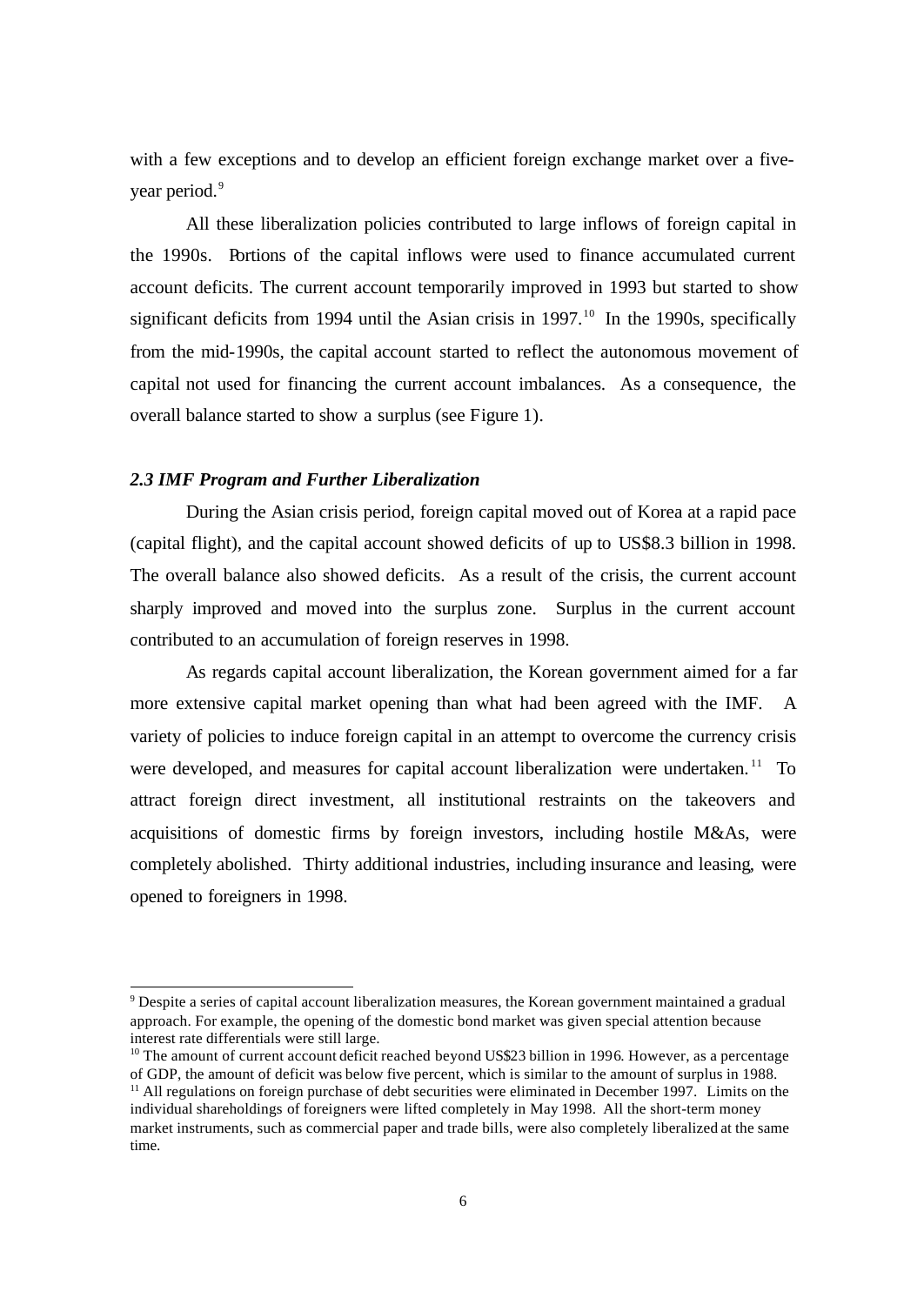Moreover, the Korean government adopted a free-floating exchange rate regime.<sup>12</sup> Continued current account surplus and accumulation in foreign reserves enabled the central bank to relax most restrictions on foreign currency transactions. The new Foreign Exchange Transactions Law passed in April 1999 adopted a negative list system, which allows all capital account transactions except for those expressly forbidden by law. The new system also liberalized foreign exchange and capital account transactions by individuals in addition to further streamlining the remaining restrictions on foreign exchange transactions by corporations and financial institutions.

As Korea recovered from the crisis, the capital account started to show a surplus from the second half of 1998. It is important to note that after the crisis the financing role of the capital account for any current account imbalances has further decreased. That is, the capital account does not necessarily move in the opposite direction to the current account. In fact, both current and capital accounts exhibited surpluses in 1999 and 2000. The autonomous characteristics of the capital account resulting from capital flows in private and public sectors have become more conspicuous.

# *2.4. Components of Capital Account*

 $\overline{a}$ 

The components of the capital account have also changed over time.<sup>13</sup> Figure 2 shows the time-series graphs of balances (credit minus debit) of each component of the capital account. The most interesting feature is the movement of portfolio investment. During the 1980s, the portfolio investment constituted only a small part of the capital account. However, during the 1990s, portfolio investment surged and became the most important component in the capital account. Other investment occupied substantial parts of the capital account both in the 1980s and 1990s, though its relative importance became significantly smaller in the 1990s. Foreign direct investment was not volatile for the whole period compared to the other two components of the capital account. Overall,

 $12$  Korea widened its won trading band from 2.25 percent to 10 percent on November 19, 1997, and finally abolished its band and allowed the won to float on December 16, 1997.

<sup>&</sup>lt;sup>13</sup> The capital account consists of direct investment, portfolio investment, financial derivatives and other investment. Direct investment includes cross-border transactions of equity capital, reinvestment earnings and other capital apart from exceptional financing such as debt-for-equity swaps. Portfolio investment mainly includes equity and debt transactions. Other investment covers transactions in currency, loans and trade credits.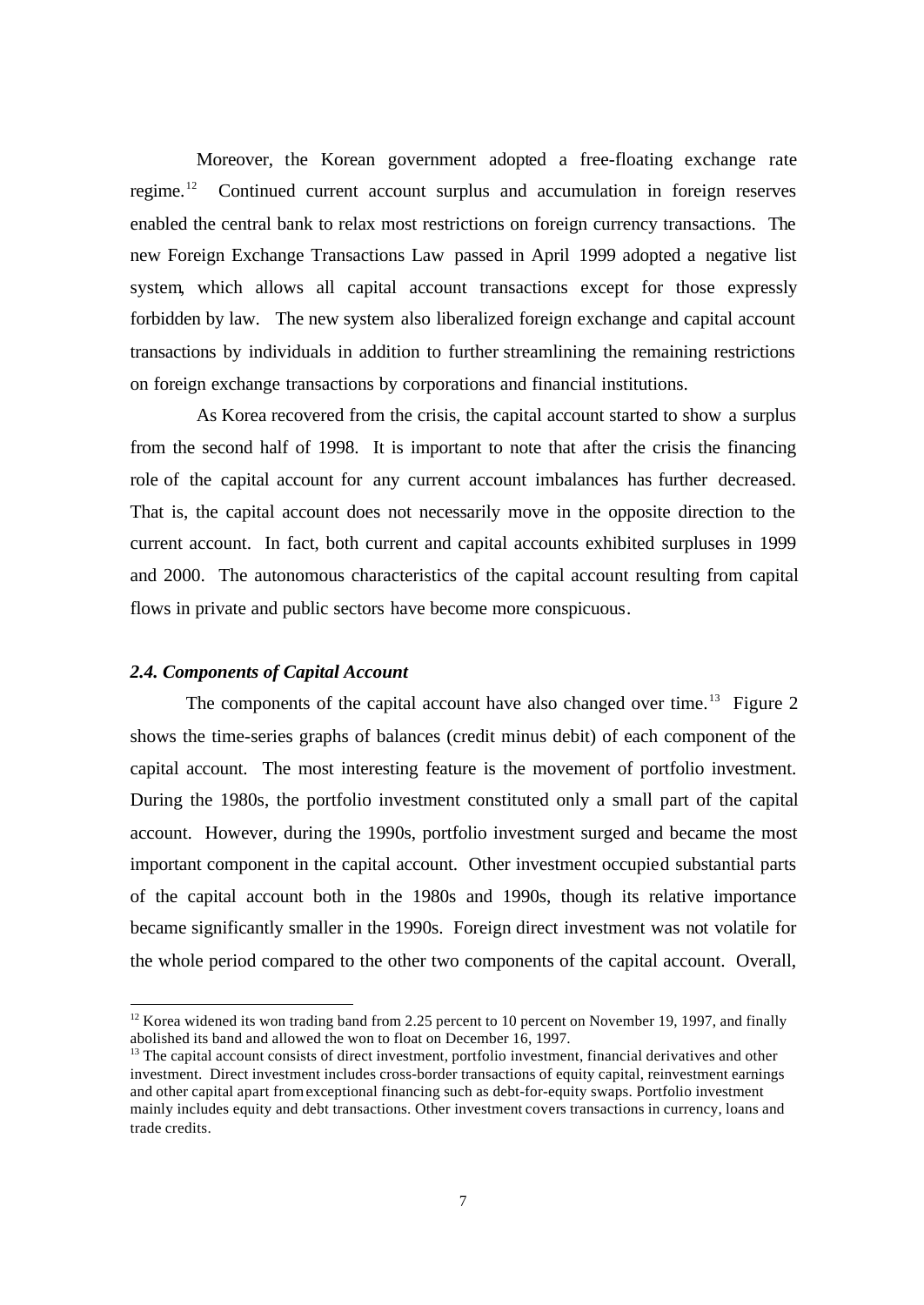capital account liberalization substantially changed the composition of the capital account by increasing the portion of portfolio investment.





Data Source: *IFS,* IMF.

#### **3. Empirical Analysis**

In this section, we use the VAR analysis and perform formal empirical analysis on several observations on capital account liberalization as discussed in the previous section. As a preliminary step, we examine the basic properties of capital flows before and after capital account liberalization and test whether capital account liberalization was effective in changing the nature of capital flows. In particular, we test whether the capital account (or capital flows) becomes less dependent on current account movement and more autonomous during the 1990s when the capital market becomes more liberalized.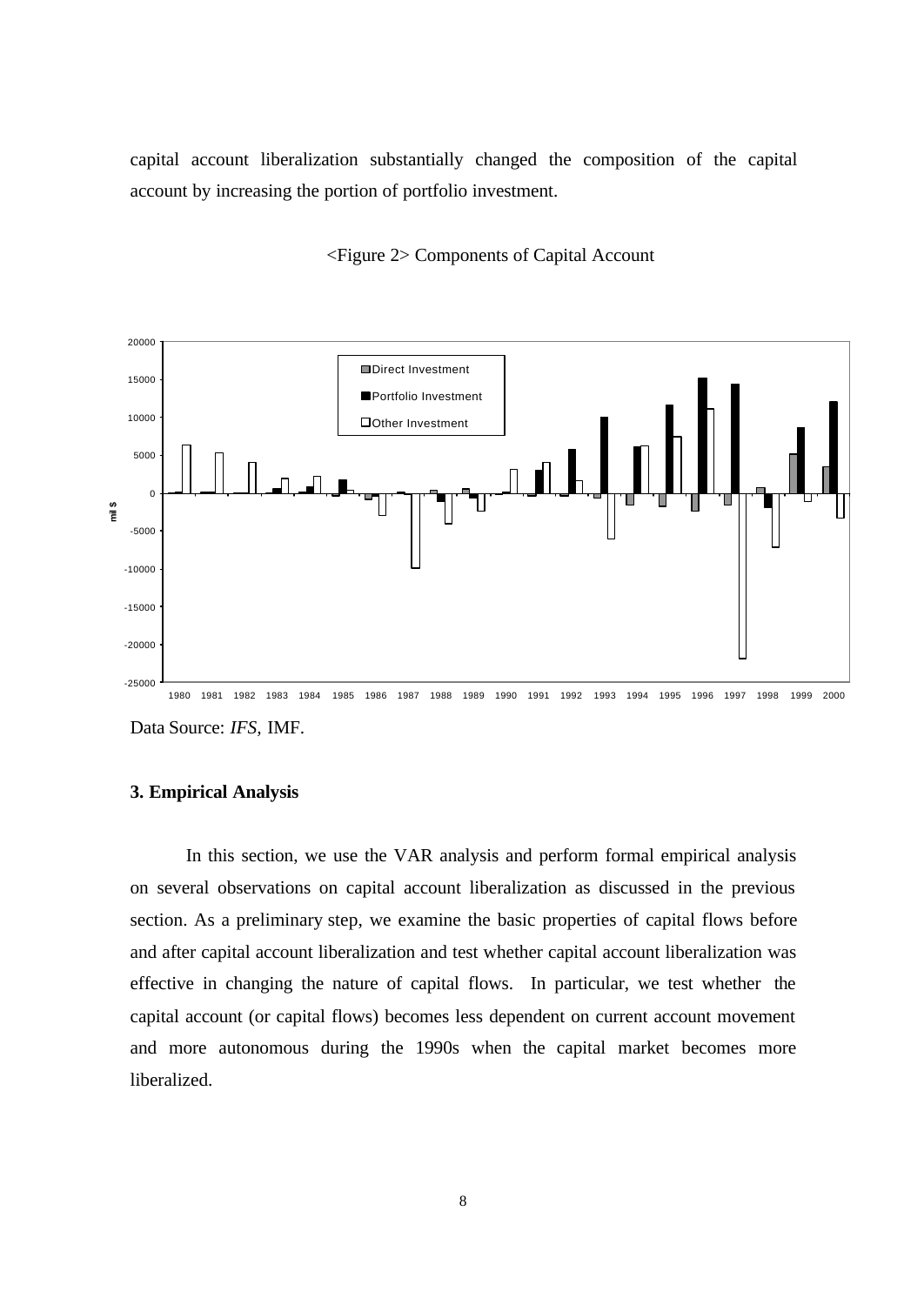Next, we address the interrelation between capital flows and macroeconomic variables. In particular, based on the empirical evidence of the 1990s, we examine whether macroeconomic variables respond to autonomous capital flowshocks created by capital account liberalization and if so, how.<sup>14</sup> We also investigate whether the macroeconomic data follows the boom-bust cycle pattern after capital account liberalization. Empirical evidence on foreign exchange intervention and sterilization policy in reaction to capital inflows is presented toward the end of the section.

Based on the history of capital account liberalization summarized in Section 2, the whole sample period (1980-1999) is divided into two sub-periods: the 1980s in which severe capital account restrictions were imposed and the 1990s in which capital account liberalization gradually got under way. By comparing the empirical results of the 1980s with those of the 1990s, we infer how capital account liberalization affects the nature of capital flows and the relationship between capital flows and macroeconomic performance.<sup>15</sup>

The econometric framework that we employ requires some degree of economic stability during the sample period. However, during the Asian crisis period in the late 1990s, the economy behaves substantially differently from the non-crisis period. Therefore, we omit the crisis period (from the third quarter of 1997 to the first quarter of 1998) from our sample period. Therefore, the three sub-sample periods that we use are:

(a) 1980-1989,

 $\overline{a}$ 

- (b) 1990-1999 (without the crisis period), and
- (c) 1990-1997 ( $2<sup>nd</sup>$  quarter).

We use quarterly data for the estimation due to the non- availability of some data in monthly frequency.<sup>16</sup>

<sup>&</sup>lt;sup>14</sup> Autonomous capital flow shocks are defined as the autonomous component of the capital account that is not related to current account imbalances.

<sup>&</sup>lt;sup>15</sup> As discussed in Section 2, the exchange rate regime changes in 1990. Therefore, some differences in empirical results between pre- and post-liberalization periods may reflect the differences in the exchange rate regime, in addition to the differences in the degree of capital account liberalization.

<sup>&</sup>lt;sup>16</sup> Results based on monthly data (available upon request) show that most results based on quarterly data are robust.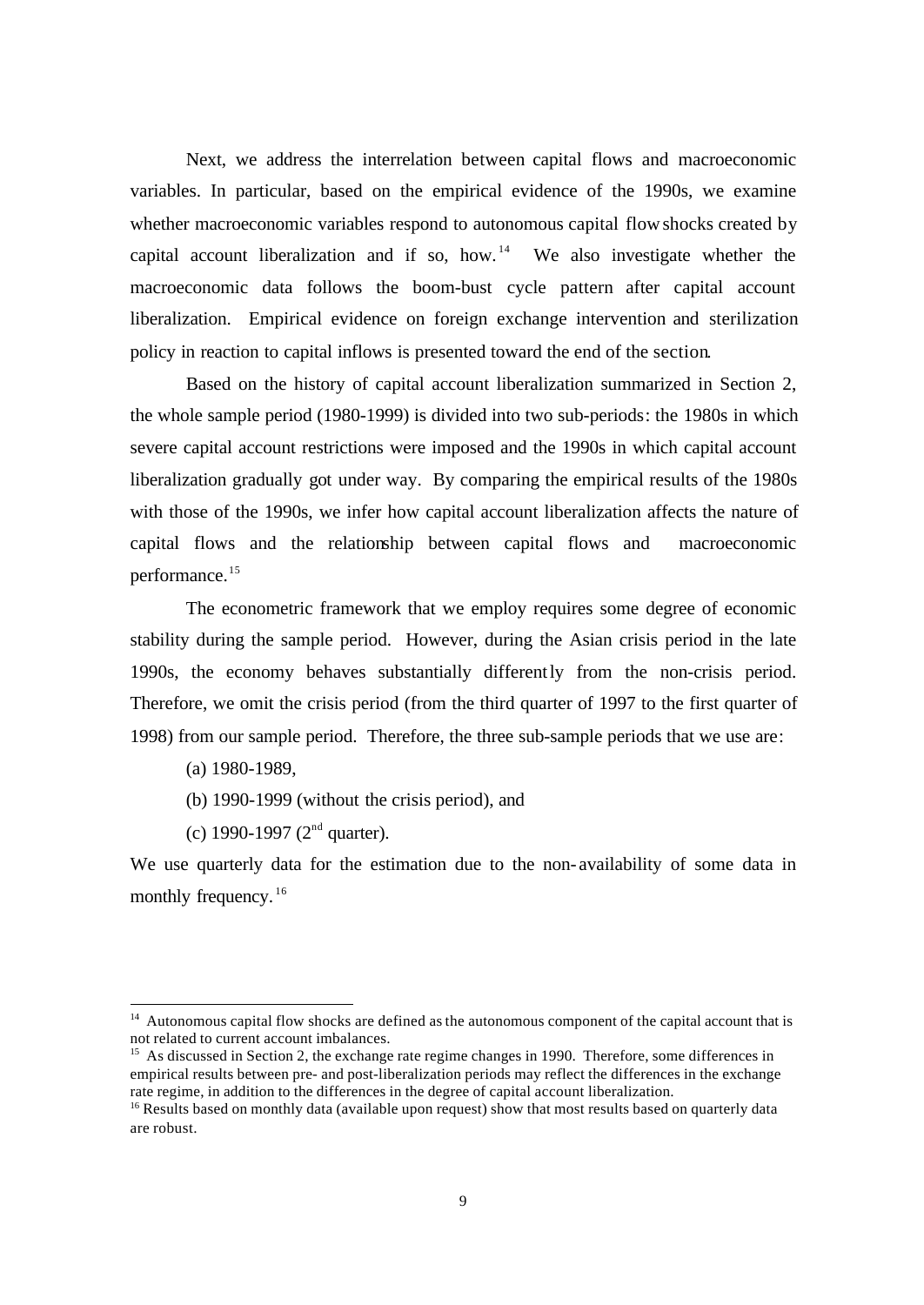#### *3.1. Vector Auto-Regression Model*

The economy is described by a structural form equation

$$
(1) \tG(L)y_t = e_{t, t}
$$

where *G(L)* is a matrix polynomial in the lag operator L (the diagonal elements of *G(0),* contemporaneous structural parameter matrix, are 1's),  $y_t$  is an  $tx1$  data vector, and  $e_t$  is an  $n \times 1$  structural disturbance vector.  $e_t$  is assumed to be serially uncorrelated with  $var(e_t) = L$  *L* is a diagonal matrix where diagonal elements are the variances of structural disturbances, which means that structural disturbances are assumed to be mutually uncorrelated.

We can estimate a reduced form equation

$$
(2) \t\t\t y_t = B(L)y_t + u_t,
$$

where  $B(L)$  is a matrix polynomial (without a constant term) in the lag operator L and *var*( $u_t$ ) = **S**. Note that **S** may not be a diagonal matrix and the reduced form residuals may be correlated with each other. For simplicity, we ignore a constant term and seasonal dummies both in the reduced form and the structural form equations.

There are several ways of recovering the mutually uncorrelated structural shocks  $e_t$  and structural parameters  $G(L)$  from the estimated reduced form parameters  $B(L)$  and the reduced form residuals u. In this paper, we use a popular method suggested by Sims (1980), orthogonalizing reduced form residuals by Cholesky decomposition. This method assumes that contemporaneous structural parameters have recursive structures. That is, *G(0)* is assumed to be a lower triangular matrix. Further, the structural shocks are assumed to be recursive, shown as

$$
(3) \t\t e_i = G(0)u_i.
$$

Since *G(0)* is a lower triangular matrix, a recursive structure exists between structural shocks and reduced form residuals.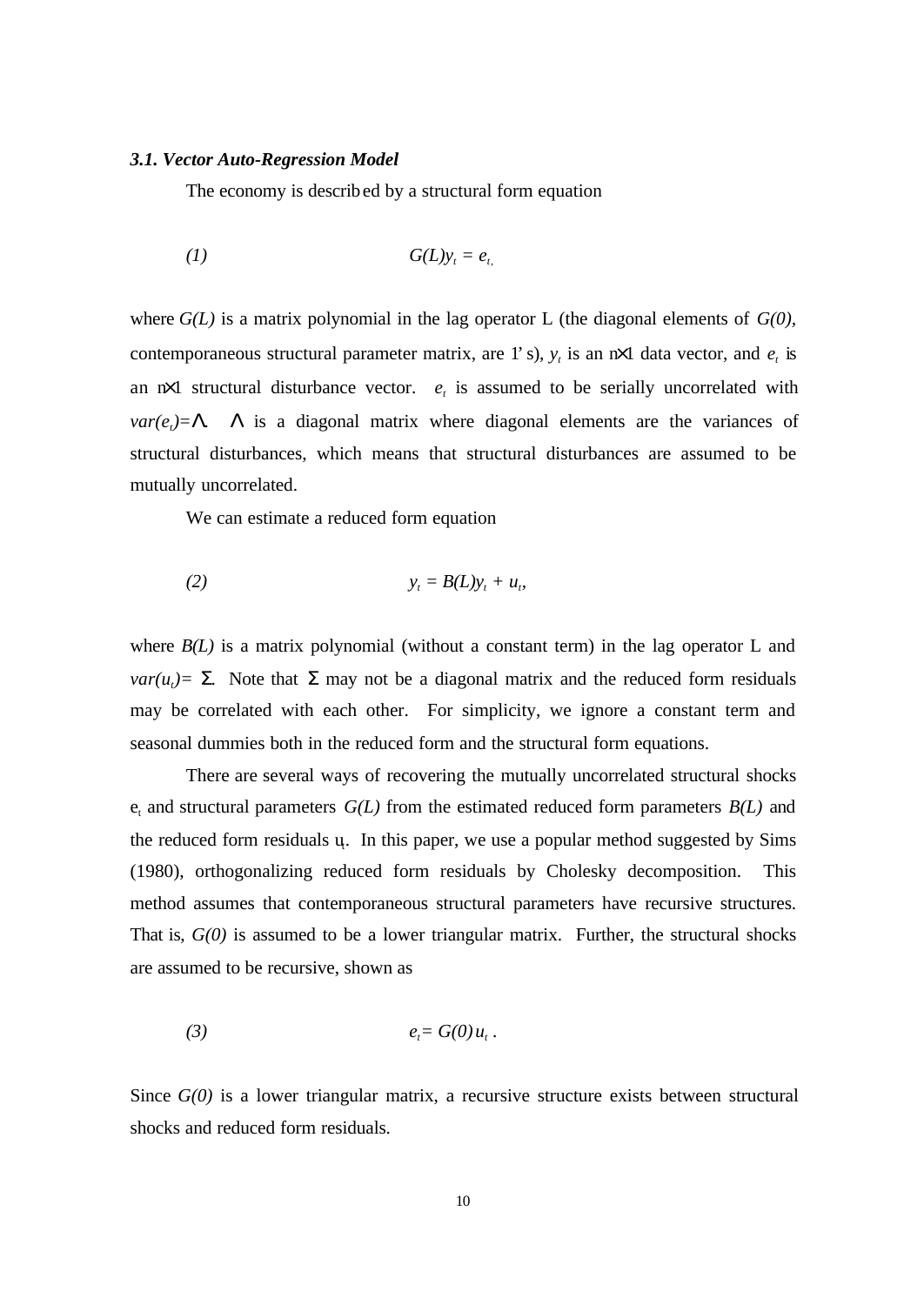From equation (3), we can obtain another representation that shows how structural shocks are constructed from the reduced form residuals.

$$
(4) \t u_t = (I-G(0))u_t + e_t
$$

Since *I-G(0)* is a lower triangular matrix without diagonal elements, the first element of the structural shock is equal to the first element of the reduced form residuals. The second element of the structural shock is constructed as part of the second element of the reduced form residuals that is orthogonal to the first element of the reduced form residuals (or the structural shocks), and so on.<sup>17</sup>

#### *3.2 The Nature of Capital Flows*

 $\overline{a}$ 

Using the VAR model, we first examine how capital account liberalization affects the nature of international capital flows. In particular, we expect that capital account movements are governed by current account imbalances in the 1980s, while in the 1990s, they are more likely to be autonomous. We construct a two-variable VAR model that includes the current account and the capital account. We assume that the current account is contemporaneously exogenous to the capital account and obtain the following interpretation of the structural shocks.<sup>18</sup> In this model, the relationship between the reduced form residuals and structural shocks based on equations (3) and (4)  $is^{19}$ 

$$
(5) \qquad \begin{bmatrix} e_{\text{CA}} \\ e_{\text{KA}} \end{bmatrix} = \begin{bmatrix} g_{11} & 0 \\ g_{21} & g_{22} \end{bmatrix} \begin{bmatrix} u_{\text{CA}} \\ u_{\text{KA}} \end{bmatrix} \qquad (e_t = G(0) \ u_t)
$$

<sup>&</sup>lt;sup>17</sup> Refer to Chapter 11 of Hamilton (1994) and Sims (1980) for the details of the methodology.

<sup>&</sup>lt;sup>18</sup> It is not easy to justify the identifying assumption using economic structure, because capital account movements may also affect the current account within one period through some macro-variables such as exchange rate. Therefore, it is better to interpret the identifying assumption as definitional. That is, the identifying assumption itself defines the nature of the shock.

<sup>&</sup>lt;sup>19</sup> Note that *e*'s are mutually uncorrelated structural shocks and *u*'s are reduced form residuals that can be interpreted as unexpected movements given history.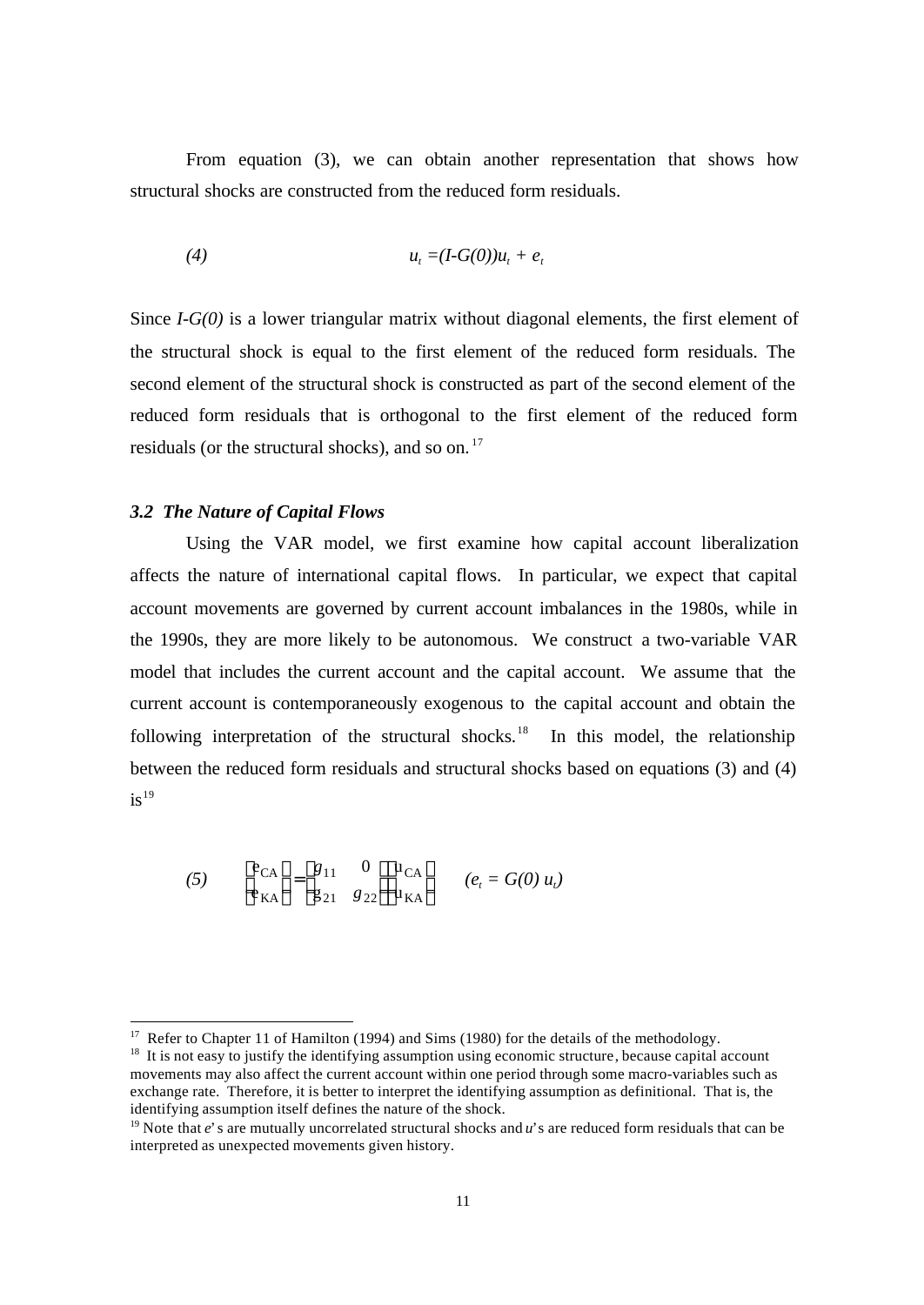(6) 
$$
u_{CA} = e_{CA}
$$

$$
u_{KA} = -g_{21}u_{CA} + e_{KA}
$$

$$
(u_{t} = (I-G(0))u_{t} + e_{t})
$$

where both CA (current account) and KA (capital account) are included as the ratio to the trend GDP. $^{20}$  A constant term and complete seasonal dummies are included, with four lags assumed. $21$ 

The structural shocks to the current account are constructed as its own residuals or unexpected movements of the current account, while the structural shocks to the capital account are constructed as the unexpected movements of the capital account that are orthogonal to the unexpected movements of the current account. Therefore, the current account shocks in this system represent all of the unexpected current account movements, while the capital account shocks represent the autonomous shocks to the capital account, in the sense that they are not related to unexpected current account movements.

Table 1 reports the forecast error variance decomposition of the capital account. In the 1980s, 40-45 percent of capital account movements are explained by current account shocks. However, the role of current account shocks decreased sharply in the 1990s (20-28 percent). By the same token, capital account movements are explained more by their own shocks (or autonomous capital account shocks) in the 1990s (71-79 percent) than in the 1980s (54-59 percent). These results support the claim that the autonomous parts of capital account movements that are not related to financing current account imbalances increased from the 1980s to the 1990s with capital account liberalization.<sup>22</sup>

<sup>&</sup>lt;sup>20</sup> We use an exponential trend on the GDP level (or a linear trend on the log level of GDP). Both variables are denominated in U.S. dollars.

 $21$  We adopt the Bayesian inference, which is not subject to conventional criticism in the presence of unit root and cointegration. Refer to Sims (1988) and Sims and Uhlig (1991). We also experimented with log level of the variables but results were qualitatively unchanged.

 $^{22}$  As mentioned in footnote 18, we should be cautious in interpreting the results considering the potential contemporaneous effects of capital account on current account movements. A more precise statement for the results in table 1 can be that the autonomous parts of (unexpected) capital account movements that are not "correlated with" (unexpected) current account movements increased from the 1980s to the 1990s.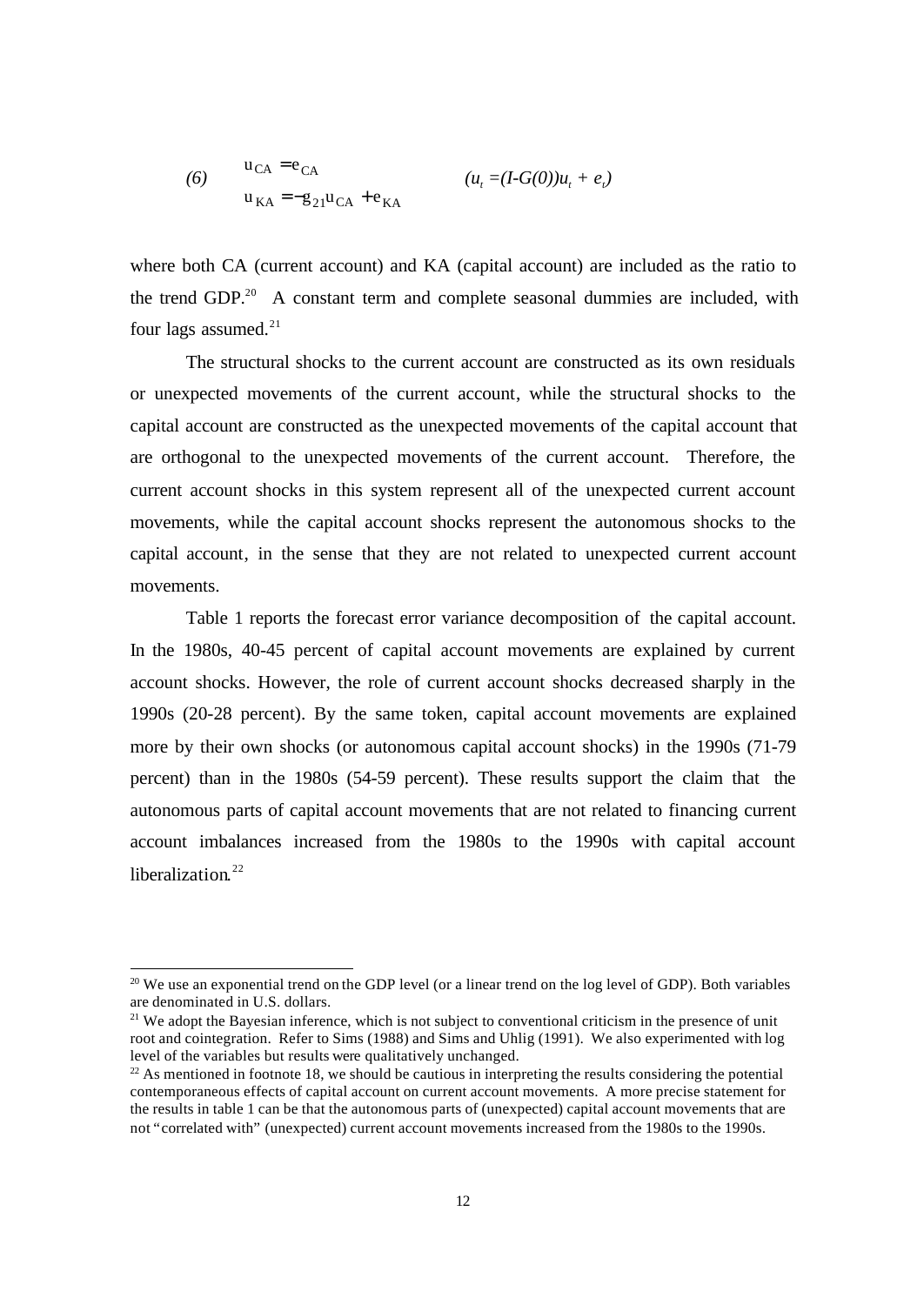|               | Horizon\ period | 1980s       | 1990s, $w/o$ Crisis | 1990-97:2   |
|---------------|-----------------|-------------|---------------------|-------------|
| Current       | 2 quarters      | 40.3(12.2)  | 20.8(11.4)          | 20.7(12.2)  |
| Account       | 4 quarters      | 43.8(12.3)  | 24.2(12.1)          | 20.6(12.3)  |
| <b>Shocks</b> | 8 quarters      | 45.6(13.9)  | 28.2(12.9)          | 25.4(13.1)  |
| Capital       | 2 quarters      | 59.7(12.2)  | 79.2 (11.4)         | 79.3 (12.2) |
| Account       | 4 quarters      | 56.2(12.2)  | 75.8(12.1)          | 79.4 (12.3) |
| <b>Shocks</b> | 8 quarters      | 54.4 (13.9) | 71.8(12.9)          | 74.6(13.1)  |

*Table 1. Forecast Error Variance Decomposition of Capital Account (Quarterly Data)*

*Note: Numbers in the table represent the degree to which current account or capital account shocks explain movements of capital account in percentage terms. Numbers in the parentheses are standard errors.*

#### *3.3 Effect on Macroeconomic Variables*

We use the expanded VAR model to analyze how autonomous capital flow shocks affect macroeconomic variables. We first compare the results from the 1980s data with those from the 1990s and then infer the effects of capital account liberalization and the resulting capital flow shocks on the macroeconomic variables using the results from the 1990s when the capital account was liberalized. Considering the low degree of freedom due to the small sample size, only three variables are included in each model. In each model, the data vector is  ${CA, KA, X}$  in which contemporaneously exogenous variables are ordered first and X is a macroeconomic variable of interests including output, price, exchange rate, interest rate, and money.

The ordering of the variables implies the following relationship between reduced form residuals and structural shocks.

(7) 
$$
\begin{bmatrix} e_{\text{CA}} \\ e_{\text{KA}} \\ e_{\text{X}} \end{bmatrix} = \begin{bmatrix} 1 & 0 & 0 \\ g_{21} & 1 & 0 \\ g_{31} & g_{32} & 1 \end{bmatrix} \begin{bmatrix} u_{\text{CA}} \\ u_{\text{KA}} \\ u_{\text{X}} \end{bmatrix}
$$
 (e<sub>t</sub> = G(0) u<sub>t</sub>)

$$
u_{CA} = e_{CA}
$$
  
(8) 
$$
u_{KA} = -g_{21}u_{CA} + e_{KA}
$$

$$
(u_{t} = (I-G(0))u_{t} + e_{t})
$$

$$
u_{X} = -g_{31}u_{CA} - g_{32}u_{KA} + e_{X}
$$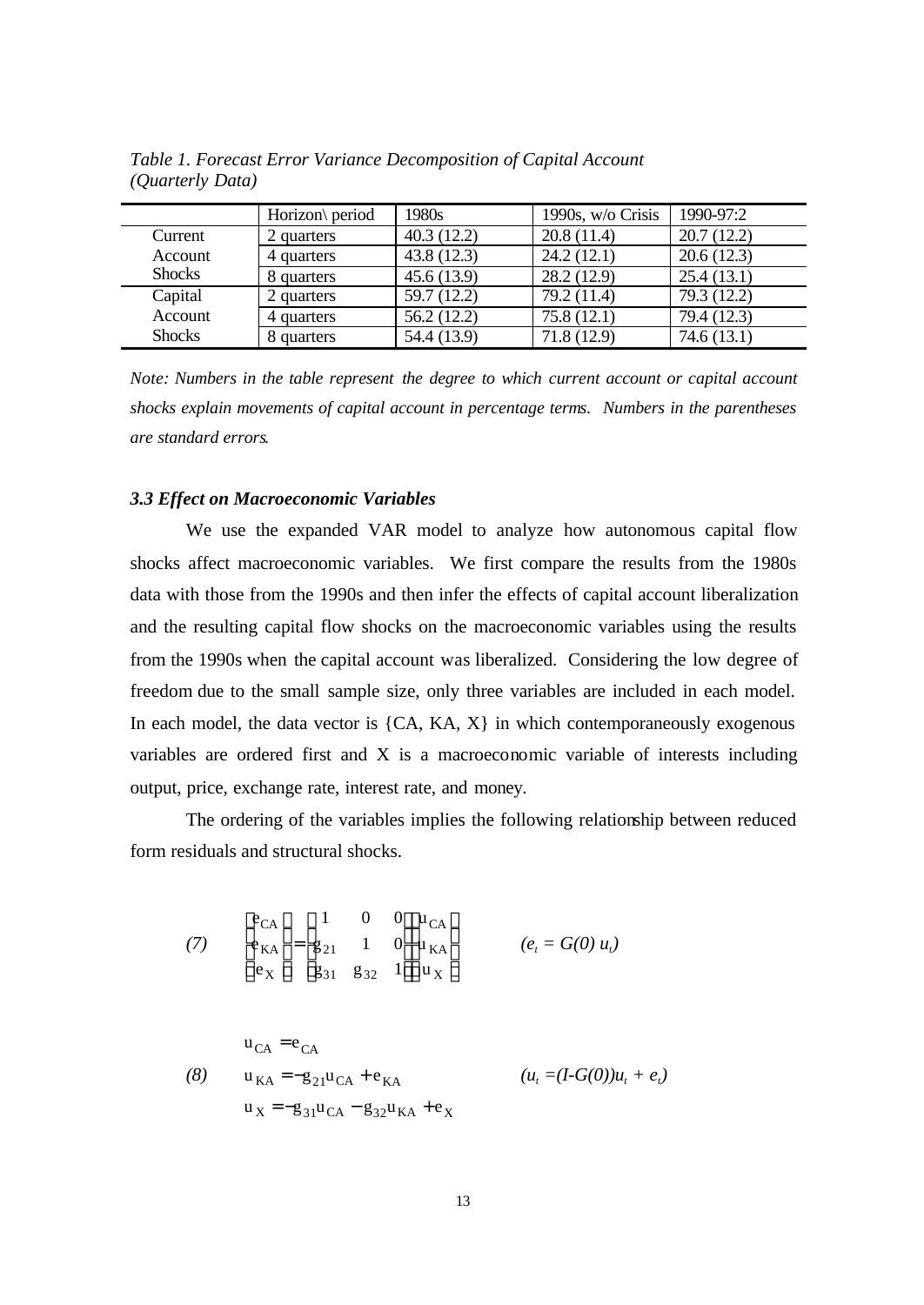We order the contemporaneously exogenous variable (CA) first. As in the two-variable VAR model, structural shocks to the capital account are constructed by their own residuals that are orthogonal to current account shocks.<sup>23</sup> Each variable is used in the logarithm form, except for the interest rates that are used in the level forms and the current and the capital accounts that are used as the ratio to the trend GDP.

Figure 3 reports the impulse responses and 95 percent probability bands of National Income Accounting components to capital account shocks, including capital account, current account, real GDP, consumption, and investment over three years in each sub-period. The scale represents percentage changes. Interestingly, the response of real GDP is substantially different in the 1980s and 1990s. Positive capital account shocks (capital inflows) substantially increase output in the 1990s but not in the 1980s. In the 1980s, output tends to decrease slightly for the first year after capital inflow shocks, which seems to be due to a current account deficit. In the 1990s, consumption and investment booms contribute to the substantial output increase.

<sup>&</sup>lt;sup>23</sup> When constructing capital account shocks, we do not condition on unexpected changes in macroeconomic variables in order to construct consistent data for capital account shocks. If we construct capital account shocks as orthogonal to unexpected changes in macro -variable X, then the nature of capital account shocks may differ substantially across models with different macroeconomic variables. It can be controversial to interpret the empirical results in terms of a causality relationship due to the difficulty in justifying the ordering of the variables from the economic structure per se. Therefore, it is safe to state that the empirical results in this paper represent the general relationship between capital flows and macroeconomic variables, or simultaneous and mutual changes in the two variables, rather than the causal relationship from capital flows to macroeconomic variables. For example, if investment increases in response to capital account shocks, we may interpret that investment demand induces capital flows or investment and capital flows are positively related rather than that capital inflows cause investment increases.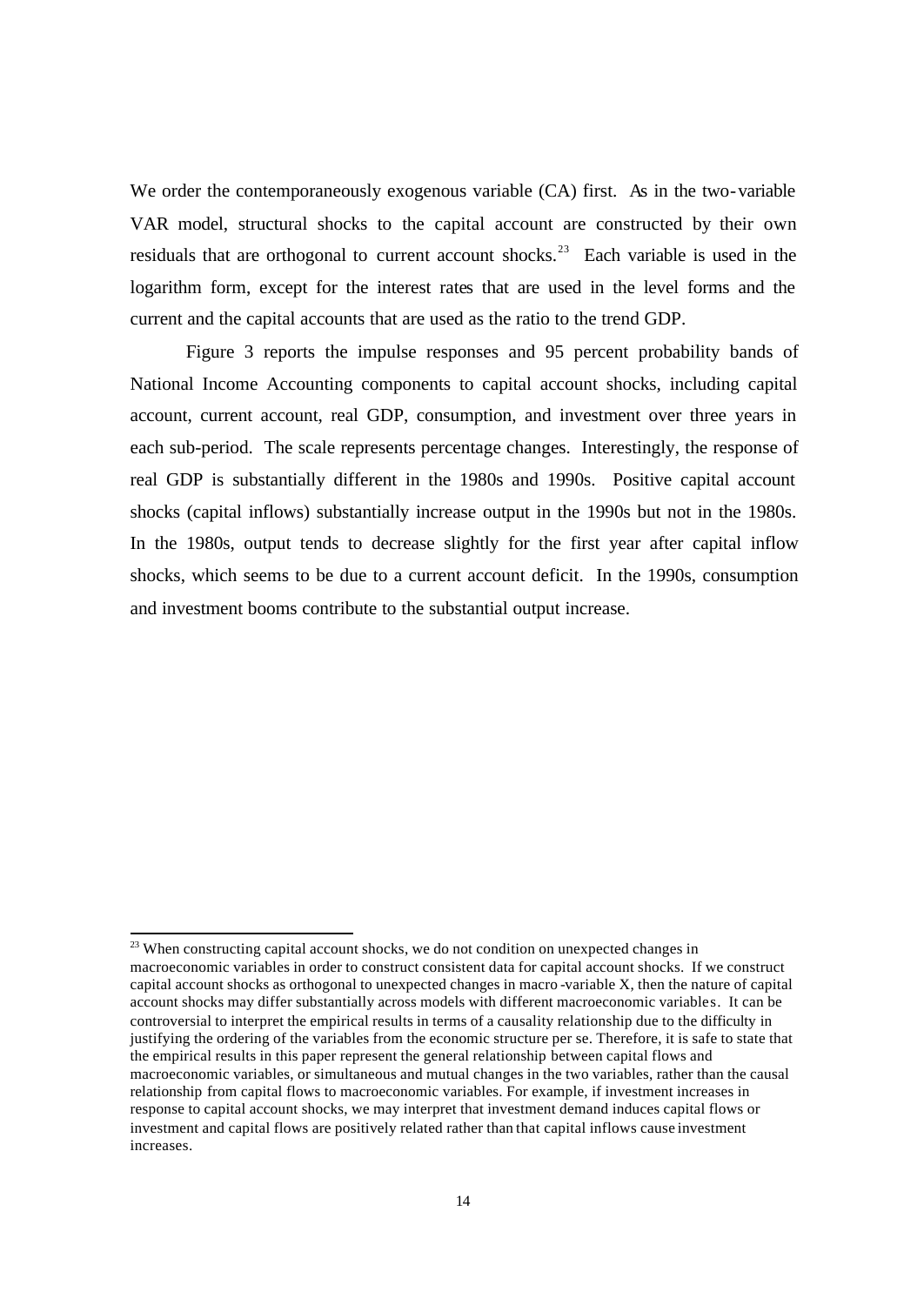

*Figure 3. Impulse Responses of NIA Components*

Figure 4 reports the responses of price variables including nominal and real exchange rates, consumer price index, and GDP deflator. In the 1980s, the price levels and the exchange rates do not change much following capital account shocks. In the 1990s, however, the exchange rates tend to appreciate, especially the real exchange rate.

Table 2 reports the variance decomposition of macroeconomic variables following capital account shocks. The results roughly show the relative importance of capital account shocks in explaining the movements of each macroeconomic variable. The contribution of capital account shocks to fluctuations in real GDP, consumption, investment, and nominal and real exchange rates tends to increase from the 1980s to the 1990s. The contribution to the price level fluctuations does not differ much in the two periods.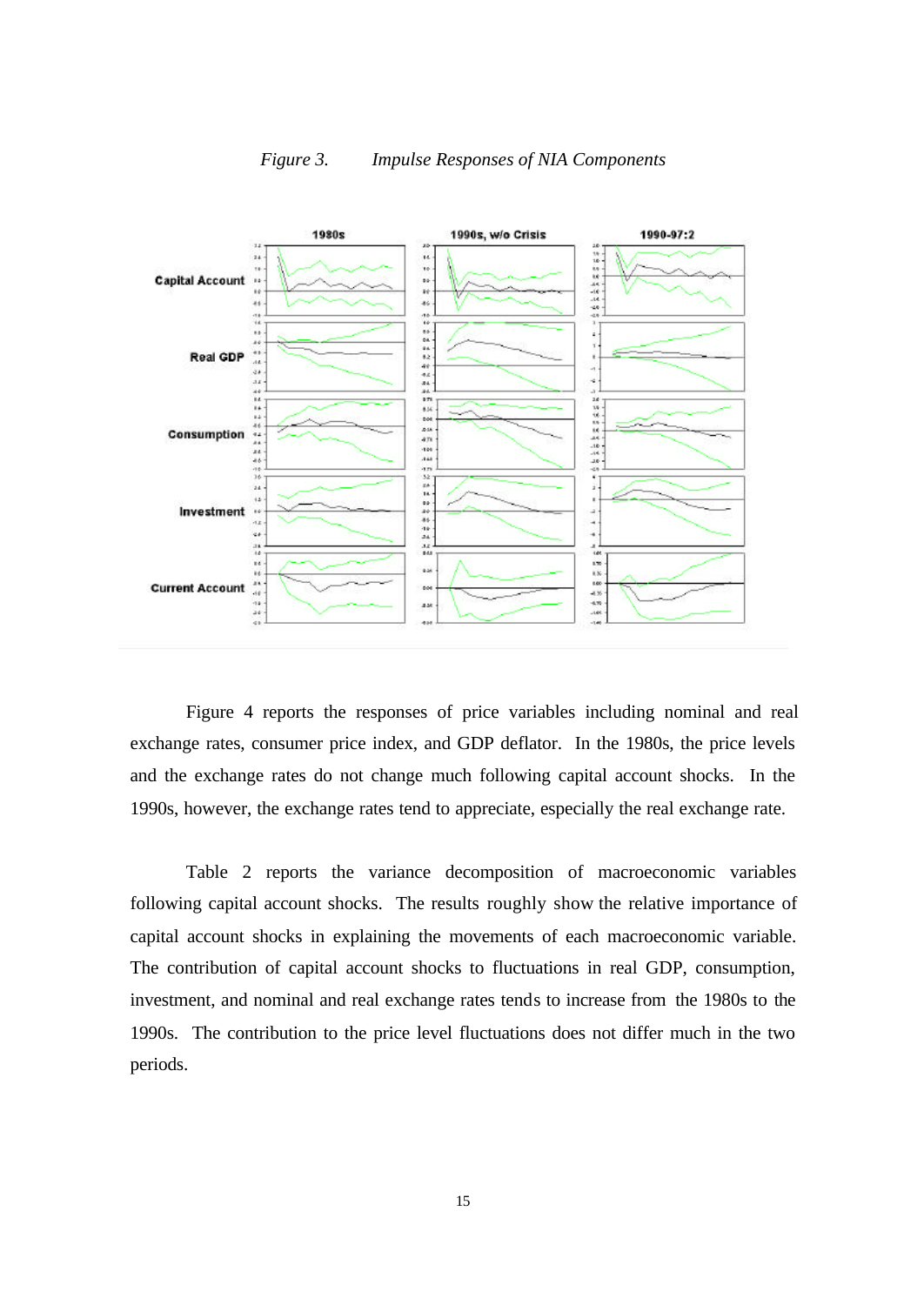

*Figure 4. Impulse Responses of Price Variables*

*Table 2. Forecast Error Variance Decomposition of Macroeconomic Variables*

|                      |                 |             |                   | (Quarterly Data) |
|----------------------|-----------------|-------------|-------------------|------------------|
|                      | Horizon\ period | 1980s       | 1990s, w/o Crisis | 1990-97:2        |
| Real GDP             | 2 quarters      | 13.7(8.6)   | 36.7(14.0)        | 30.3(14.7)       |
|                      | 4 quarters      | 19.4 (12.7) | 34.1(15.5)        | 31.9 (17.4)      |
|                      | 8 quarters      | 31.9(18.3)  | 24.1 (14.4)       | 28.0 (18.2)      |
| Consumption          | 2 quarters      | 10.3(7.6)   | 17.7(11.6)        | 26.3 (14.7)      |
|                      | 4 quarters      | 12.5(7.7)   | 17.0(11.6)        | 29.4 (17.3)      |
|                      | 8 quarters      | 11.4(9.1)   | 9.3(6.9)          | 19.7(14.7)       |
| Investment           | 2 quarters      | 7.3(6.3)    | 12.4(9.6)         | 12.9(10.8)       |
|                      | 4 quarters      | 12.5(9.1)   | 23.9(13.5)        | 33.6(18.3)       |
|                      | 8 quarters      | 14.2(10.8)  | 14.3(10.1)        | 28.1(16.1)       |
| Nominal              | 2 quarters      | 4.6(5.2)    | 36.1(14.1)        | 7.0(6.9)         |
| <b>Exchange Rate</b> | 4 quarters      | 5.0(5.6)    | 28.5 (13.8)       | 7.2(7.4)         |
|                      | 8 quarters      | 9.5(11.3)   | 20.0(9.4)         | 21.6(15.0)       |
| Real                 | 2 quarters      | 3.7(4.4)    | 45.7 (14.3)       | 53.5 (13.3)      |
| <b>Exchange Rate</b> | 4 quarters      | 6.1(6.7)    | 43.2(16.5)        | 46.7(16.1)       |
|                      | 8 quarters      | 11.3(12.4)  | 32.9(15.7)        | 37.3 (17.3)      |
| <b>GDP</b> Deflator  | 2 quarters      | 12.6(9.2)   | 4.3(4.9)          | 12.8(10.0)       |
|                      | 4 quarters      | 12.0(8.2)   | 9.4(7.6)          | 16.2(12.0)       |
|                      | 8 quarters      | 9.1(7.8)    | 14.3(9.9)         | 18.4 (13.8)      |
| <b>CPI</b>           | 2 quarters      | 6.0(4.5)    | 10.4(8.9)         | 22.5(14.0)       |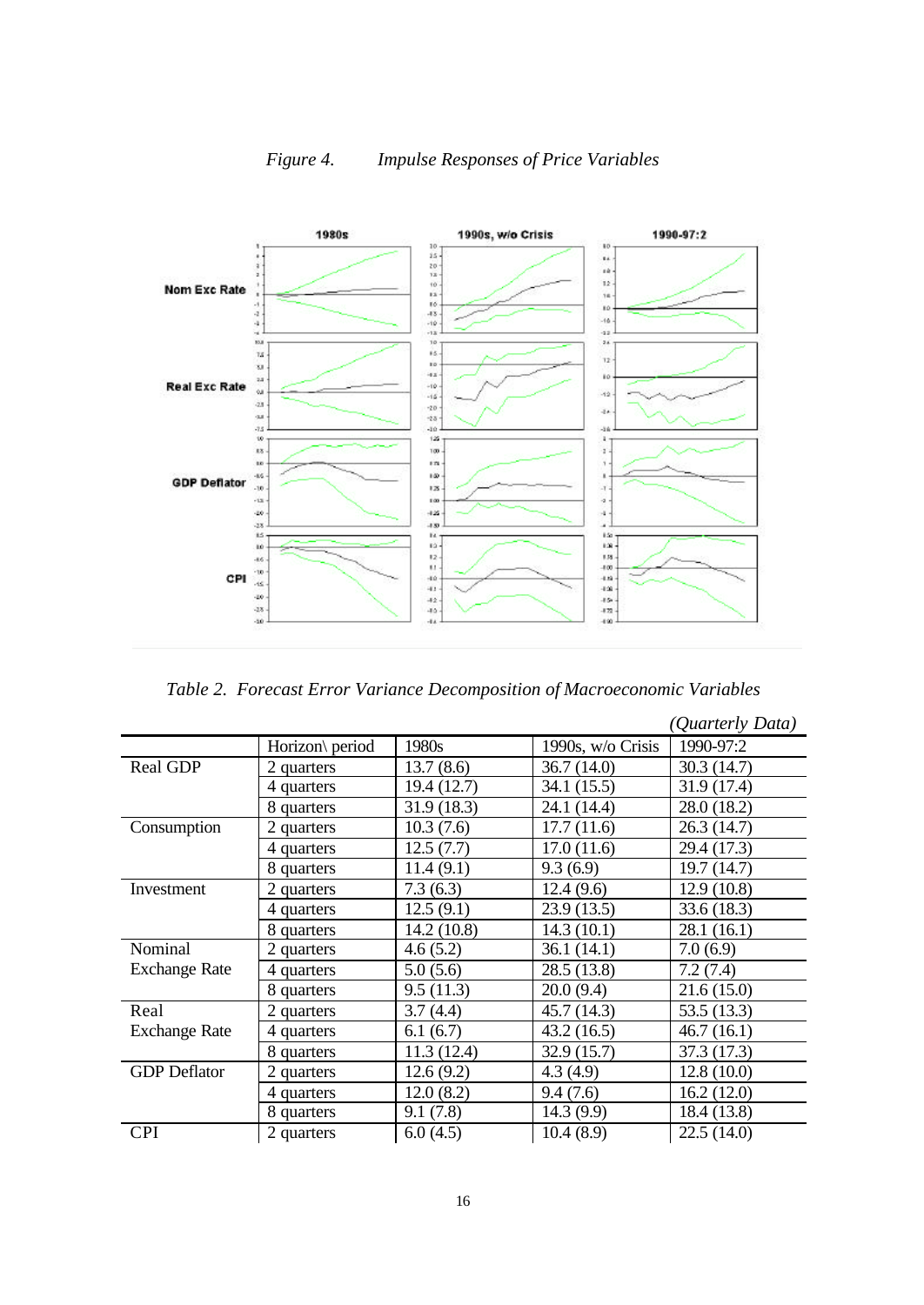| 4 quarters | 9.9(8.4)    | 8.1(6.9) | 16.2(10.4) |
|------------|-------------|----------|------------|
| 8 quarters | 19.1 (14.4) | 9.9(7.0) | 21.0(14.4) |

*Note: Numbers in the table represent the degree to which the capital account shocks explain the movements of each macroeconomic variable in percentage terms. Numbers in the parentheses are standard errors.*

Two factors can explain the differences in the effects of capital flows on macroeconomic variables between the 1980s and the 1990s: first, the exchange rate regime and second, the degree of capital account liberalization or capital controls. In the 1980s, the government maintained controls over most capital flows other than those necessary to finance the current account imbalances, as discussed in Section 2. In addition, the exchange rate was kept pegged to major currencies. In this regime, capital flow shocks (identified in our empirical model) are more likely to represent erratic movements of capital flows in financing the current account imbalances. In other words, capital flow shocks can be considered as residual parts in matching current account imbalances. Such capital account shocks are likely to have relatively minor effects on the economy as in our results, especially given that the exchange rate is tightly controlled, which is also reflected in the impulse responses of the exchange rate. However, in the 1990s, the capital account was gradually liberalized and the exchange rate regime changed towards floating, as discussed in Section 2. In this regime, capital flow shocks are more likely to represent truly autonomous capital movements as a result of the gradual policies for capital account liberalization, rather than erratic movements in financing current account imbalances or in pegging exchange rates. Therefore, macroeconomic variables tend to respond more to capital flows, as we observed in the impulse responses.

Finally, the results for the two sub-samples in the 1990s are in general similar. One interesting difference is the response of the nominal exchange rate. In the sample including only the pre-crisis period (1990-97:2), the nominal exchange rate does not respond much, while in the sample including the post-crisis period (the 1990s without the crisis period) the nominal exchange rate responds notably to capital account shocks. These results are consistent with the fact that the foreign exchange market was significantly liberalized in the post-crisis period.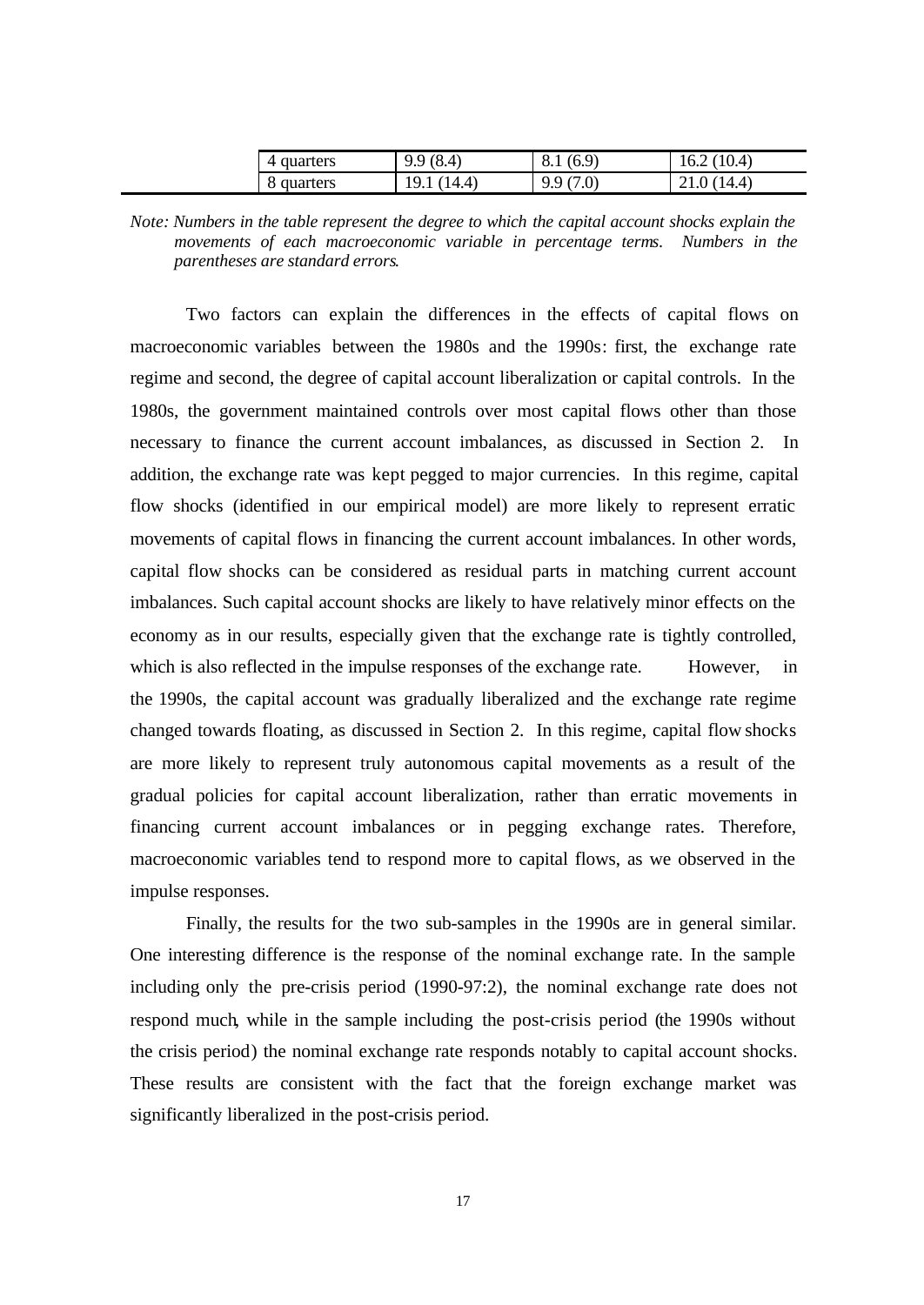These findings that the macroeconomic effects of capital flow shocks are quite different before and after capital market liberalization suggests a possible explanation for the puzzling findings in past studies. Montiel (1996) and Calvo et al. (1993, 1996) report that consumption booms and real exchange rate appreciation are found following capital inflows in most Latin American countries while such effects are not found in most Asian countries such as Korea, Malaysia, and Thailand. The main reason for this difference is that these Asian countries were examined during the period before serious capital account liberalization. As shown in our results, the effects of capital account shocks are substantially different before and after capital account liberalization; and during the 1990s when Korea liberalized its capital account, we find evidence of consumption boom and real exchange rate appreciation.

# *3.4 Boom-bust Cycles*

 $\overline{a}$ 

Boom-bust cycles related to capital account liberalization work as follows.<sup>24</sup> Capital account liberalization leads to an initial period of capital surges, real exchange rate appreciation, domestic credit expansion, consumption and investment boom and asset price bubbles. This is especially likely to occur if, prior to the resumption of capital inflows, consumption lending and investment lending were tightly rationed. Over time, however, the process tends to reverse itself: real exchange rate appreciation worsens the international competitiveness of firms and generates a current account deficit, which influences foreign investors to negatively view the domestic market and withdraw capital investment. Therefore, net capital inflows decline and eventually net capital outflows start, which reverses the "boom" phase and starts the "bust" phase.

We investigate whether the Korean economy experiences such boom-bust cycles following capital account liberalization, based on the effects of autonomous capital account shocks in the 1990s. As shown in Figures 3 and 4, capital inflows appreciate the nominal and real exchange rates. Consumption and investment increase (due to expanded credit availability), which in turn raises the real GDP. The increase in income and the

<sup>&</sup>lt;sup>24</sup> See Obstfeld (1986), Engel and Kletzer (1989), Edwards (1989), Allen and Stein (1990), Bacchetta (1992), Bacchetta and van Wincoop (1998), and, Agenor and Hoffmaister (1999).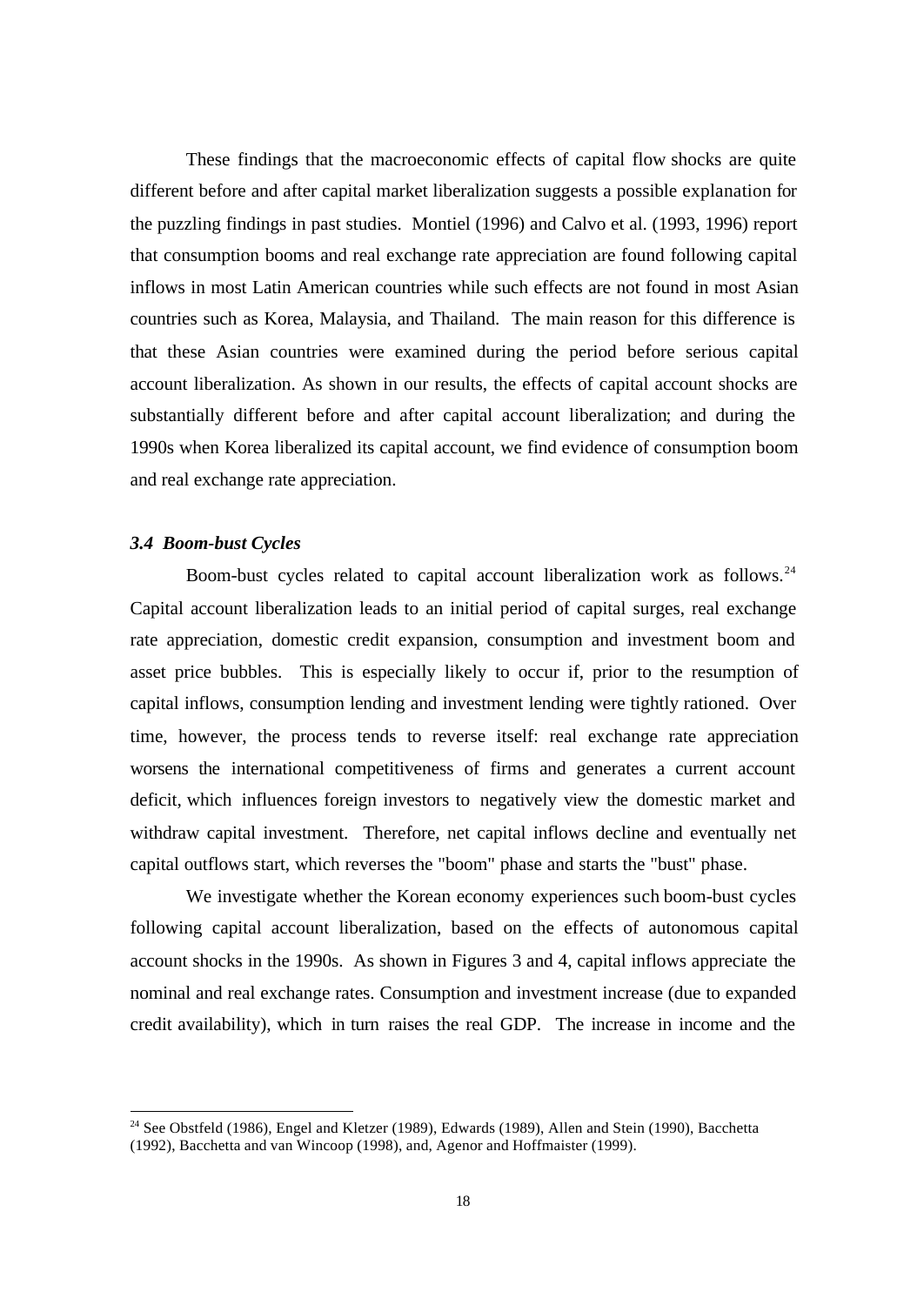exchange rate appreciation lead to the deterioration of the current account. These results are in line with typical boom-bust cycles.

Without including the crisis period, however, it is hard to discuss whether there were "bust" phases in Korea. Still, considering simple observations of huge capital outflows and recession during the crisis period, the low-frequency behavior of the Korean economy during the whole 1990s is perfectly consistent with boom-bust cycles. However, we cannot argue that capital flows alone brought such dramatic self-generated bust cycles to Korea because factors other than capital account liberalization may have contributed to the crisis.

#### *3.5 Foreign Exchange Market Intervention and Sterilization Policy*

Foreign exchange and monetary policy reactions to capital inflows are shown in Figure 5. The figure displays impulse responses of M2, nominal interest rate, foreign exchange reserves, and monetary stabilization bonds. In all sub-samples, foreign reserves increase sharply following capital inflows, which suggests significant foreign exchange market intervention. That is, to prevent exchange rate appreciations due to capital inflows, the government intervened in the foreign exchange market and accumulated foreign reserves. In the 1980s, the foreign exchange intervention seemed to be almost complete so that the exchange rate did not change much (see Figure 4), which is consistent with the fixed exchange rate regime adopted during that period. However, in the 1990s, the exchange rate continuously appreciated, implying that the foreign exchange intervention was not complete or partially sterilized.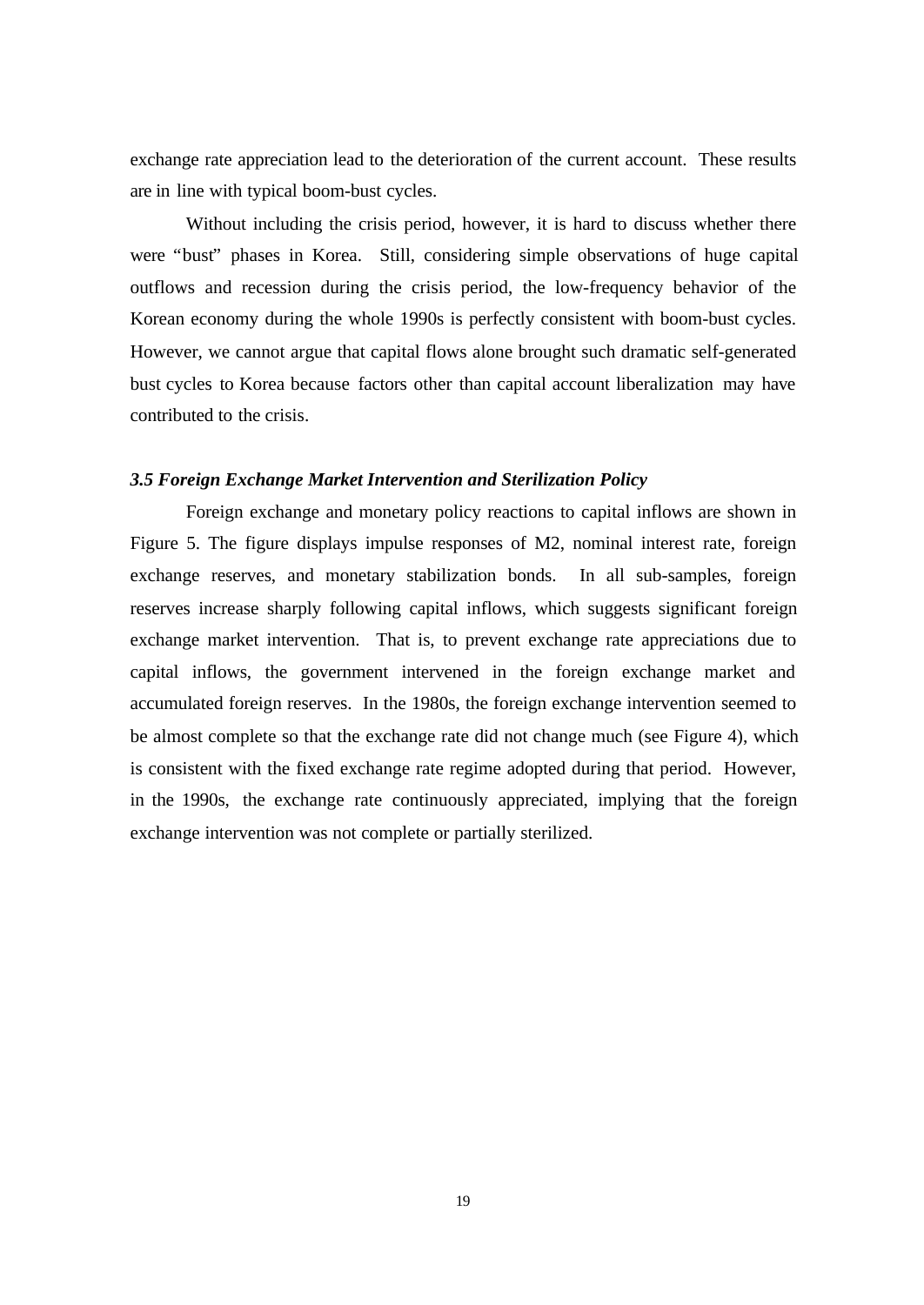

*Figure 5. Impulse Responses of Monetary Variables*

The way to distinguish sterilized and unsterilized intervention is to investigate the movement of domestic credit and money supply. Unsterilized capital inflows would increase money supply, while sterilization would increase domestic credit but effect little change in the money supply. The figure shows that in all sub-samples, M2 did not increase significantly but monetary stabilization bond issues significantly increased following capital inflows, which implies that there were substantial sterilization activities.

Overall, the empirical evidence suggests that there was substantial foreign exchange intervention and sterilization in response to capital inflows. Although it is difficult to quantify the exact role of these policies, we may conclude that these policies mitigated the economic impact of capital inflows. If the government had not intervened in the foreign exchange market following capital inflows, the exchange rate would have appreciated further and the current account might have deteriorated even more. If the central bank had not sterilized, the money supply and aggregate demand would have increased further.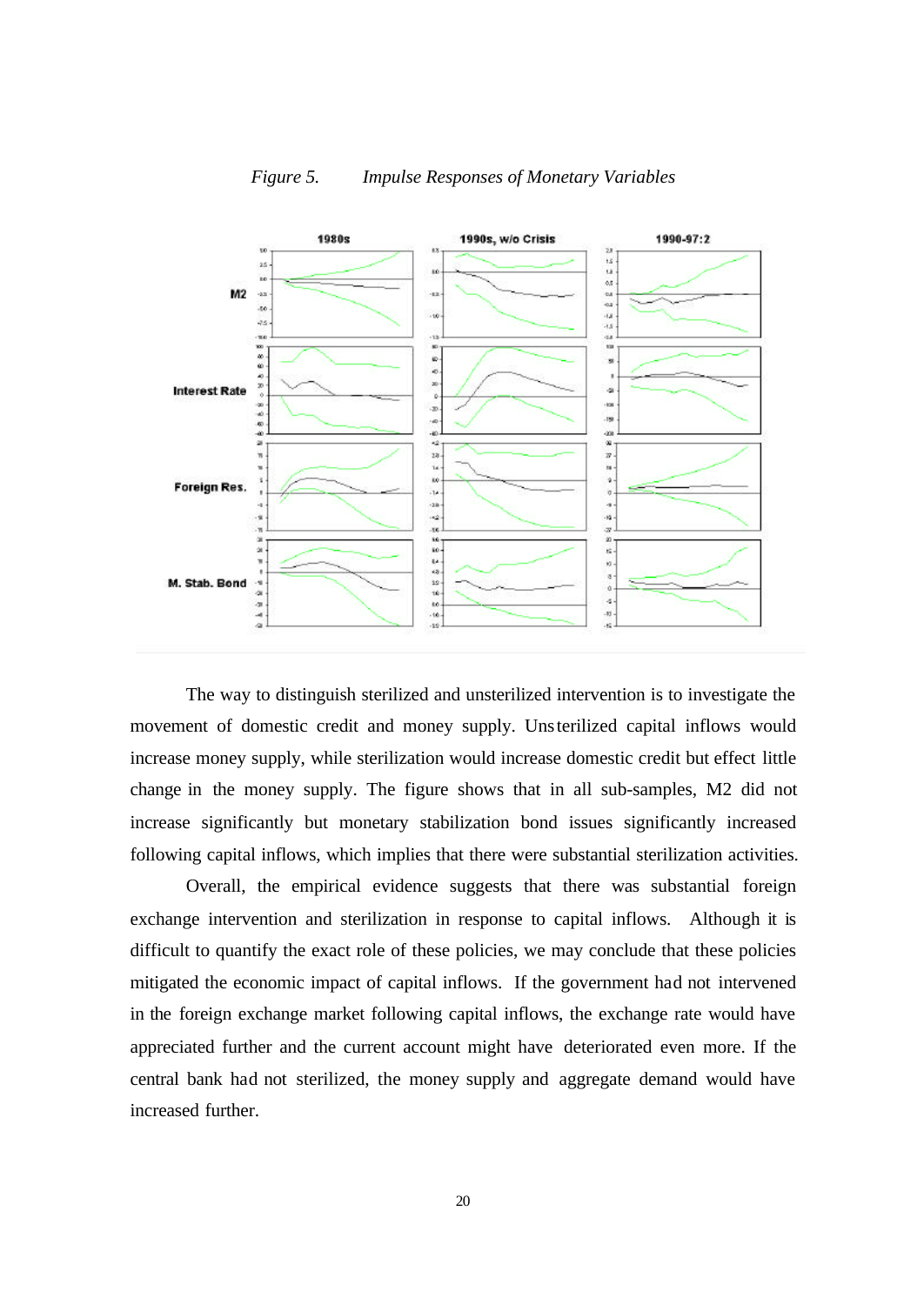Table 3 reports the forecast error variance decomposition for the monetary variables. We find that the role of capital account shocks in explaining the changes in foreign reserves and monetary stabilization bonds is substantial, but the role in explaining M2 and interest rate is rather limited. These results are consistent with the evidence of substantial sterilized intervention.

|                      |                 |             |                   | (Quarterly Data) |
|----------------------|-----------------|-------------|-------------------|------------------|
|                      | Horizon\ period | 1980s       | 1990s, w/o Crisis | 1990-97:2        |
| M2                   | 2 quarters      | 4.9(5.8)    | 5.7(6.2)          | 8.0(8.5)         |
|                      | 4 quarters      | 5.7(6.4)    | 5.9(5.2)          | 14.7(10.1)       |
|                      | 8 quarters      | 8.6(9.6)    | 8.4(7.1)          | 20.2(13.7)       |
| <b>Interest Rate</b> | 2 quarters      | 8.3(7.1)    | 8.8(7.7)          | 7.2(7.2)         |
|                      | 4 quarters      | 14.6(10.9)  | 11.3(6.3)         | 8.7(8.4)         |
|                      | 8 quarters      | 16.8(11.5)  | 18.3 (10.2)       | 14.6(11.0)       |
| Foreign Reserves     | 2 quarters      | 21.6(9.7)   | 19.9 (11.4)       | 54.6 (14.0)      |
|                      | 4 quarters      | 45.6(14.2)  | 9.9(7.1)          | 42.1 (17.9)      |
|                      | 8 quarters      | 44.9 (15.5) | 7.4(5.8)          | 38.0 (22.0)      |
| Monetary             | 2 quarters      | 9.3(8.3)    | 41.4 (13.0)       | 42.6(14.0)       |
| Stabilizing          | 4 quarters      | 17.7(13.7)  | 25.2(11.4)        | 25.2(13.2)       |
| <b>Bonds</b>         | 8 quarters      | 12.8(10.0)  | 21.4(11.7)        | 25.4 (13.8)      |

*Table 3. Forecast Error Variance Decomposition of Monetary Variables*

*Note: Numbers in the table represent the degree to which the capital account shocks explain the movements of each monetary variable in percentage terms. Numbers in the parentheses are standard errors.*

#### **4. Conclusion**

We examined the macroeconomic effects of capital account liberalization in Korea using the VAR model, comparing the results for the 1980s when substantial capital account restrictions were imposed and the 1990s when the capital account was gradually and substantially liberalized. Our main findings are as follows.

First, capital account liberalization substantially changes the nature and composition of capital flows. Capital flows become more autonomous in the sense that they are not related to current account imbalances. The portion of portfolio investment in the capital account significantly increases and influences the overall capital account movement.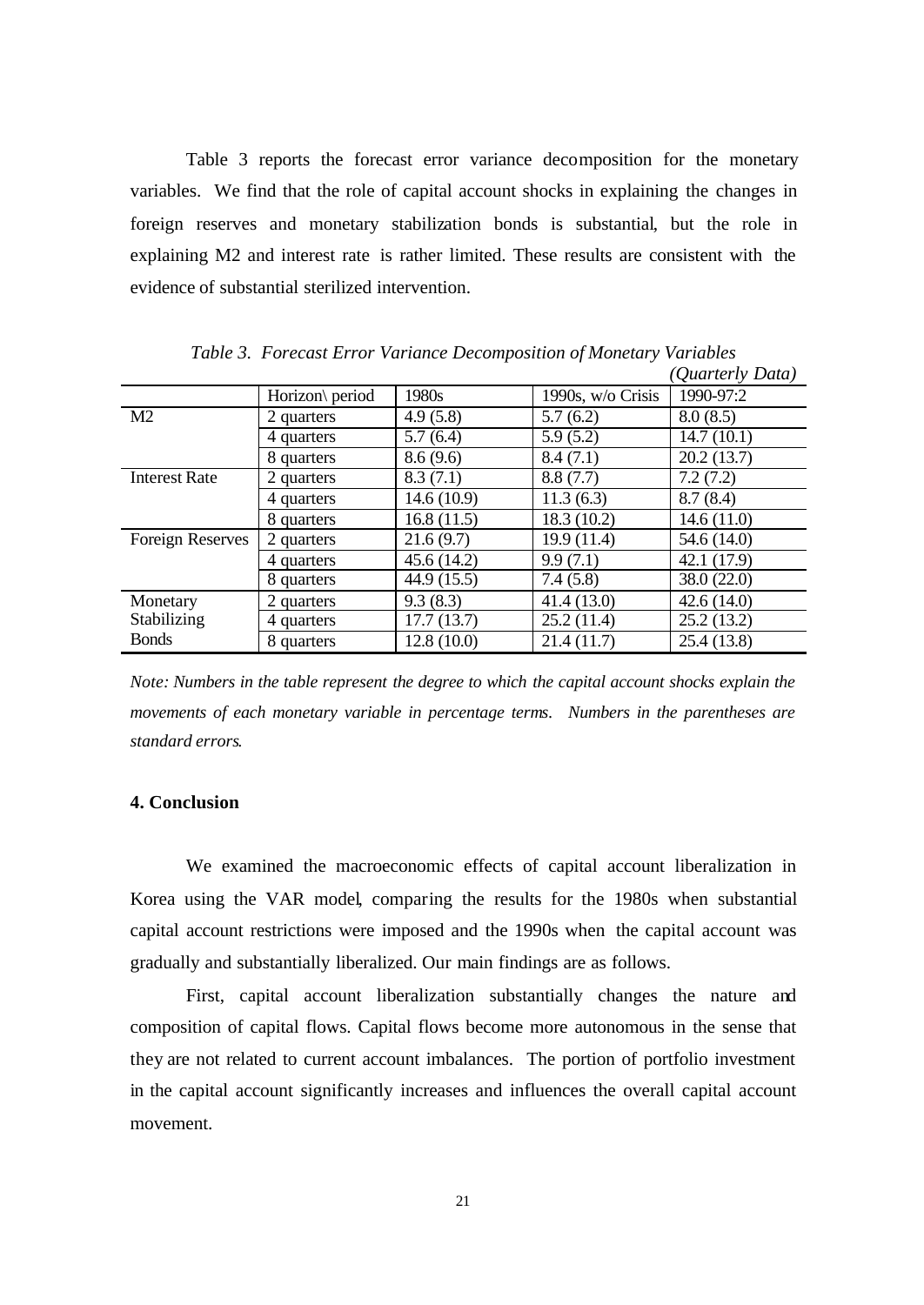Second, the effects of autonomous capital flow shocks on macroeconomic variables are considerably different before and after capital account liberalization. The results show that during the 1980s, capital flow shocks were mainly residual parts that matched the current account imbalances and therefore did not seriously affect macroeconomic performance. However, during the 1990s, capital flow shocks were more likely to represent autonomous capital flows and have more substantial effects on the economy.

Third, the autonomous capital flow shocks that resulted from gradual capital account liberalization in the 1990s are related to consumption and investment booms, leading to an increase in output. In addition, capital inflows appreciated the nominal and real exchange rates and worsened the current account. These effects are consistent with the predictions of boom-bust cycle models.

Finally, we find strong evidence of sterilized foreign exchange market intervention. Following capital inflows, aggregate money supply did not change much, while foreign exchange reserves and monetary stabilization bonds significantly increased. The Korean government tried to mitigate the influence of capital inflows on exchange rate appreciation and macroeconomic variables by using sterilized intervention.

#### **References**

Agenor, P. and A. Hoffmaister. 1998. "Capital Inflows and the Real Exchange Rate: Analytical Framework and Econometric Evidence." In R. Glick ed. *Managing Capital Flows and Exchange Rates.* Cambridge University Press.

Alesina, A., V. Grilli, and G.M. Milesi-Ferretti. 1994. "The Political Economy of Capital Controls." In L. Leiderman and A. Razin eds. *Capital Mobility: The Impact on Consumption, Investment, and Growth.* Cambridge: Cambridge University Press.

Allen, P.R, and J.L. Stein. 1990. "Capital Market Integration." *Journal of Banking and Finance* 14 (5), pp. 909-928.

Antzoulatos, A.A. 1996. "Capital Flows and Current Account Deficits in the 1990s: Why Did Latin American and East Asian Countries Respond Differently?" Research Paper No. 9610. Federal Reserve Bank of New York.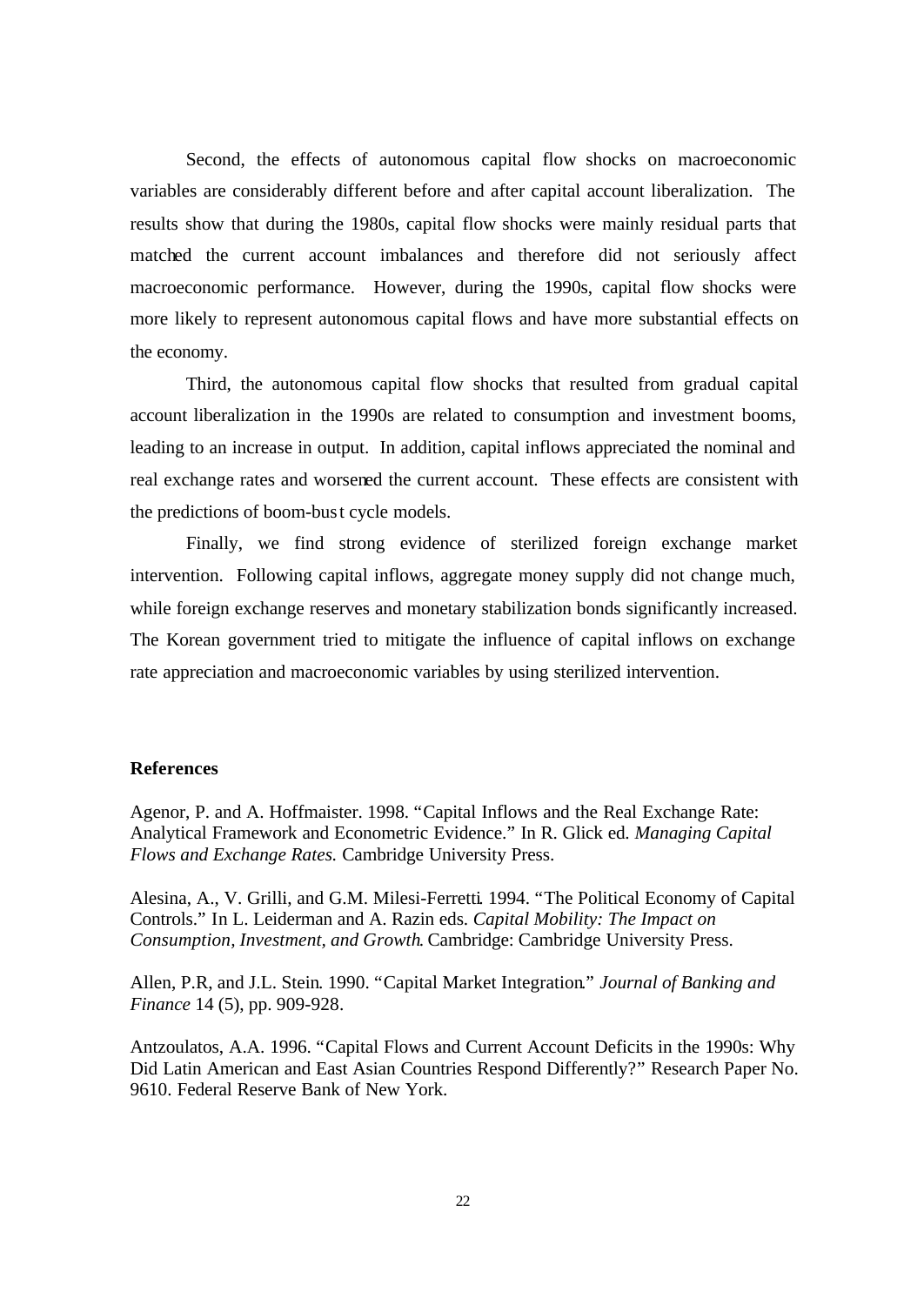Bacchetta, P. 1992. "Liberalization of Capital Movements and of the Domestic Financial System." *Economica* 59, pp. 465-474.

Bacchetta, P. and E. van Wincoop. 1998. "Capital Flows to Emerging Markets: Liberalization, Overshooting, and Volatility." NBER Working Paper No. 6530.

Calvo, G.A., L. Leiderman, and C. Reinhart. 1993. "Capital Inflows and Real Exchange Rate Appreciation in Latin America: The Role of External Factors." IMF Staff Papers 40, pp. 108-151.

Calvo, G.A., L. Leiderman, and C. Reinhart. 1996. "Inflows of Capital to Developing Countries in the 1990s." *Journal of Economic Perspectives* 10 (2), pp. 123-39.

De Gregorio, J., S. Edwards, and R. Valdes. "Controls on Capital Flows: Do They Work?" *Journal of Development Economics* 63 (1), pp.59-83.

Edwards, S. 1989. "The Liberalization of the Current Capital Accounts and the Real Exchange Rate." *Canadian Journal of Economics* 22, pp. 79-92.

Eichengreen, B., A. K. Rose and C. Wyplosz. 1996. "Contagious Currency Crisis." *Scandinavian Economic Review* 98 (4), pp. 463-484.

Eichengreen, B. and M. Mussa, 1998. "Capital Account Liberalization: Theoretical and Practical Aspects." IMF Occasional Paper No. 172.

Engle, C. and K. Kletzer. 1989. "Saving and Investment in an Open Economy with Nontraded Goods." *International Economic Review* 30 (4), pp. 735-52.

Grilli, V. and G. Milesi-Ferretti. 1995. "Economic Effects and Structural Determinants of Capital Controls." IMF Staff Papers 42 (3).

Hamilton, James D. 1994. *Time Series Analysis.* New Jersey: Princeton University Press.

Johnston, R.B., S.M. Darbar, and C. Echeverria. 1997. "Sequencing Capital Account Liberalization: Lessons from the Experiences in Chile, Indonesia, Korea, and Thailand." IMF Working Paper 97/157.

Montiel, P.J. 1996. "Policy Responses to Surges in Capital Flows: Issues and Lessons." In G.A. Calvo, M. Goldstein, and E. Hochreiter eds. *Private Capital Flows to Emerging Markets After the Mexican Crisis.* Washington, D.C.: Institute for International Economics.

Obstfeld, M. 1986. "Capital Flows, the Current Account, and the Real Exchange Rate: Consequences of Liberalization and Stabilization." In S. Edwards and L. Ahamed eds. *Economic Adjustment and Exchange Rate in Developing Countries*.